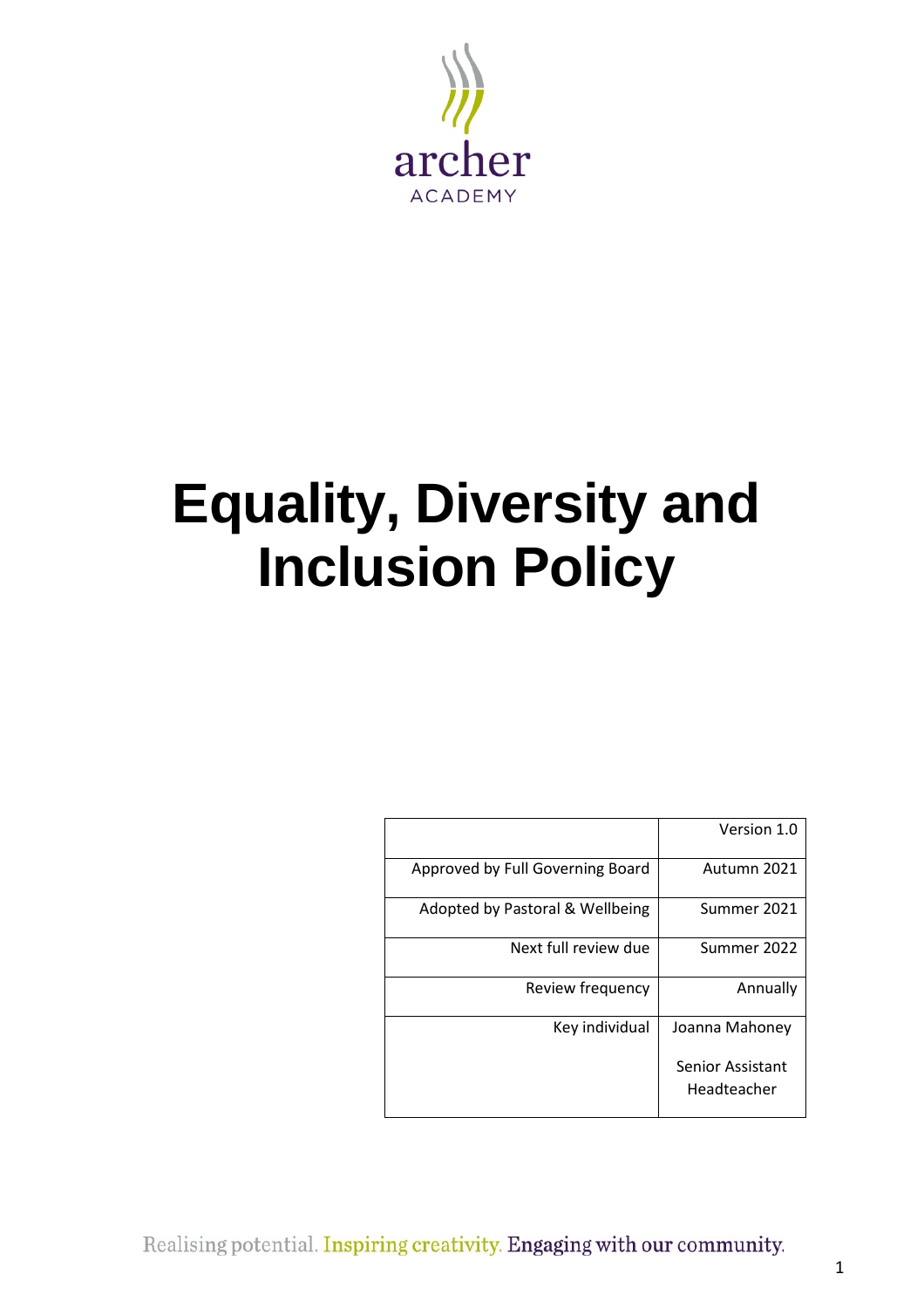

# **CONTENTS**

| 10 |
|----|
|    |
|    |
|    |
|    |
|    |

# Realising potential. Inspiring creativity. Engaging with our community.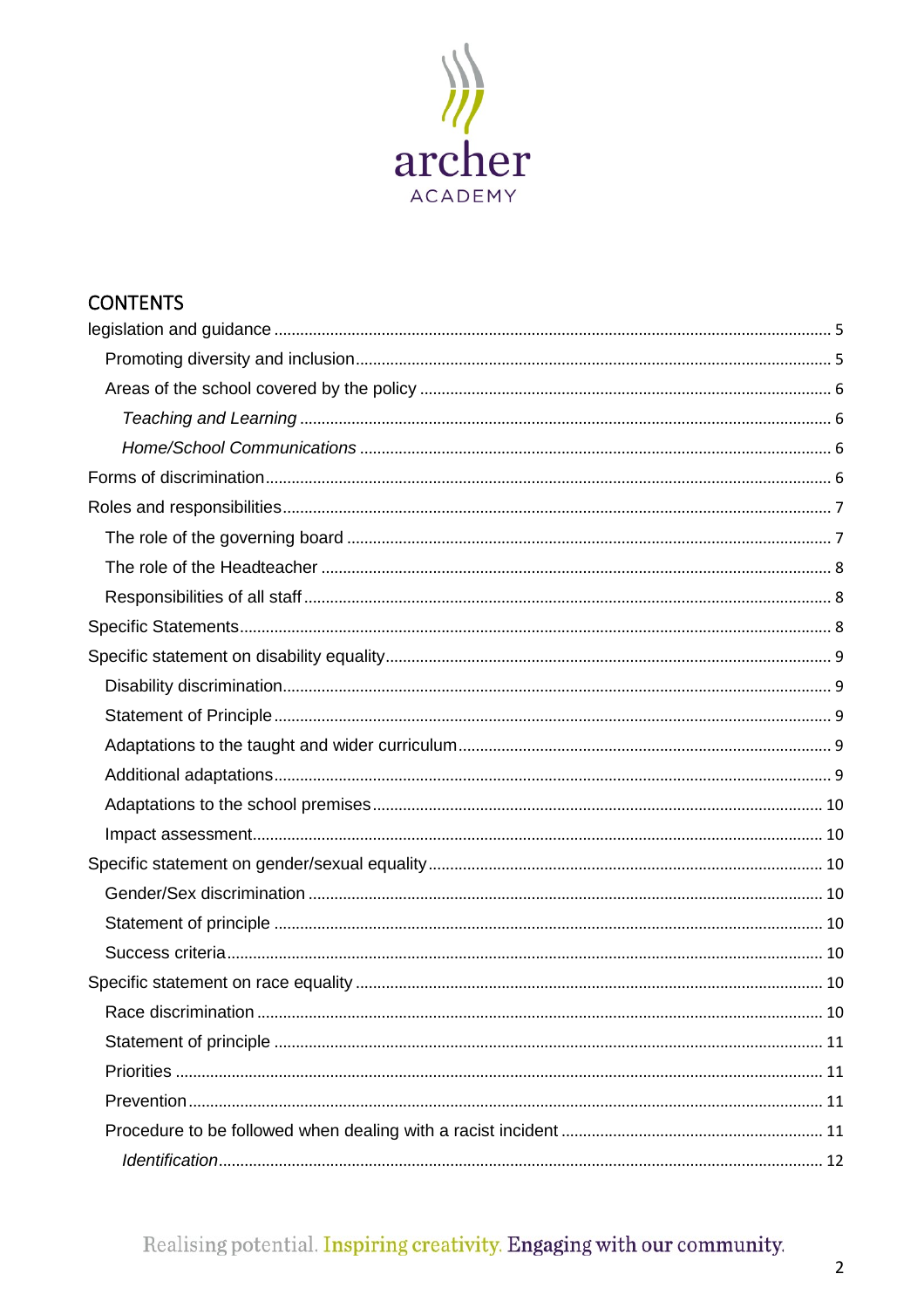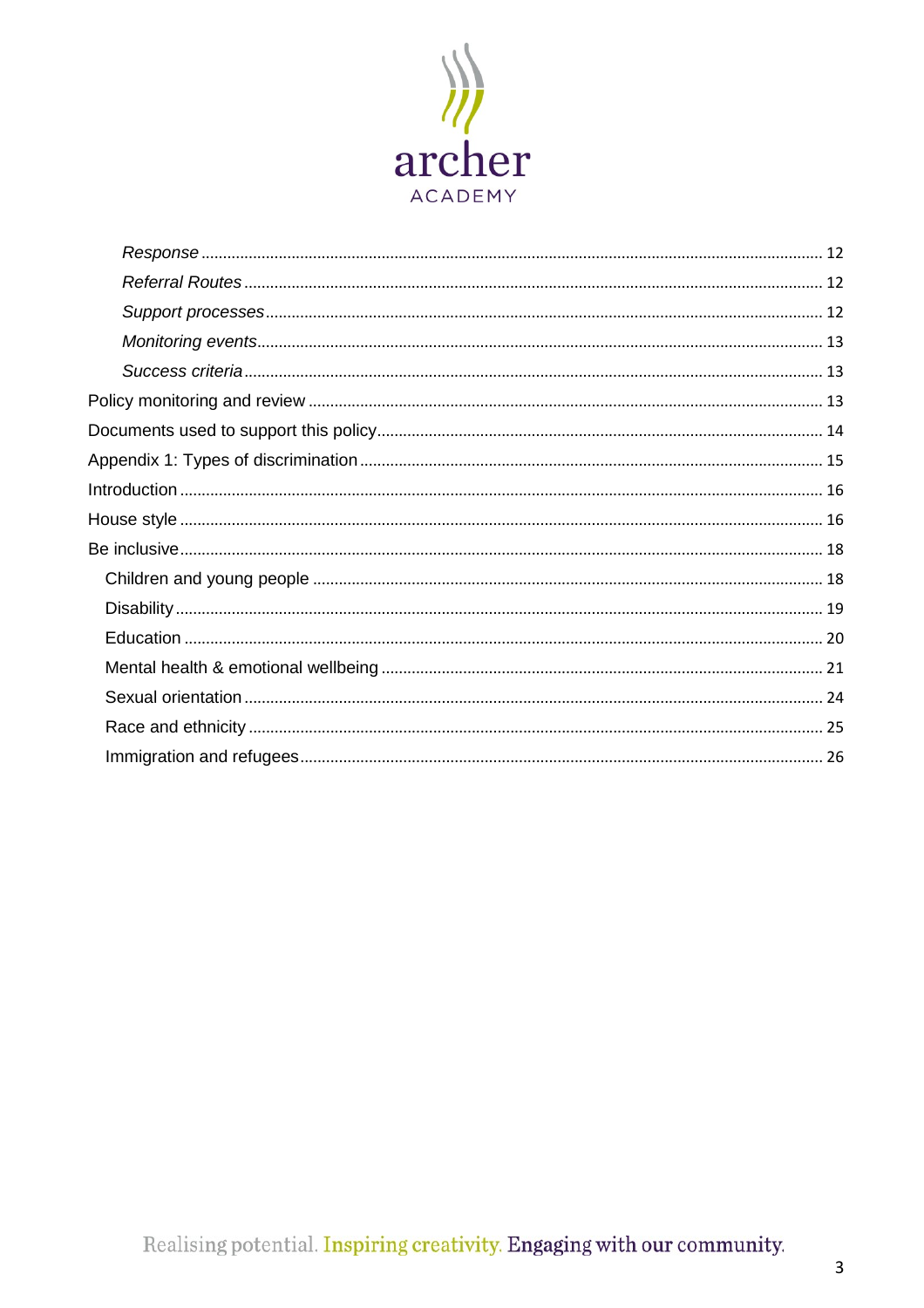

# **Introduction and AIMS**

The Archer Academy's three-fold vision is rooted in our desire to provide an outstanding, inclusive and ambitious education for local children:

- **Realising potential:** Helping students to achieve personally, socially and academically to the best of their abilities.
- **Inspiring creativity**
- Providing an enjoyable and inspirational education that encourages students to be analytical, inventive and self-motivated.
- **Engaging with our community**
- Ensuring that students respect others and value working with others for mutual benefit.

Our vision and accompanying values, encapsulated in the Archer Way stress the value inherent in diverse members of the local community coming together to learn with and about each other. We strive to promote a culture in which all pupils, staff and members of the school community are welcomed and supported to fulfil their potential, irrespective of their background or personal characteristics. Issues of diversity and inclusion are fundamental concerns for the school.This policy goes beyond our legal obligations in support of our vision.

The Equality Act 2010 makes discrimination unlawful on the grounds of various "protected characteristics": age, disability, gender reassignment, marriage and civil partnerships, pregnancy and maternity, race, religion or belief, sex and sexual orientation. Discrimination under this Act can be direct or indirect and the Act also prohibits harassment and victimisation. The ways in which discrimination, harassment and victimisation might become illegal depend quite often on the type of protected characteristic.

Education is fundamental to equality of opportunity. The Archer Academy is committed to ensuring that all members of its community – including those applying to join the school – have equality of opportunity regardless not only of the protected characteristics, but also socioeconomic circumstances and physical appearance. We recognise, respect and value difference and understand that diversity is a strength that enriches our lives. We take account of differences and strive to remove any barriers to learning and development. The Archer Academy is committed to ensuring that all those participating in school life recognise, appreciate and respect diversity within the school and wider society.

This policy aims to inform staff, parents, students, volunteers and governors about the school's stance on the issues above and highlight the standards of behaviour expected from all individuals associated with the school. Equality, diversity and inclusion underpin all our school policies.

This policy should be read in conjunction with other relevant policies, include the school Admissions Policy, Anti-bullying Policy, e-Safety Policy, SEND Policy, School Accessibility Plan and Recruitment Policy.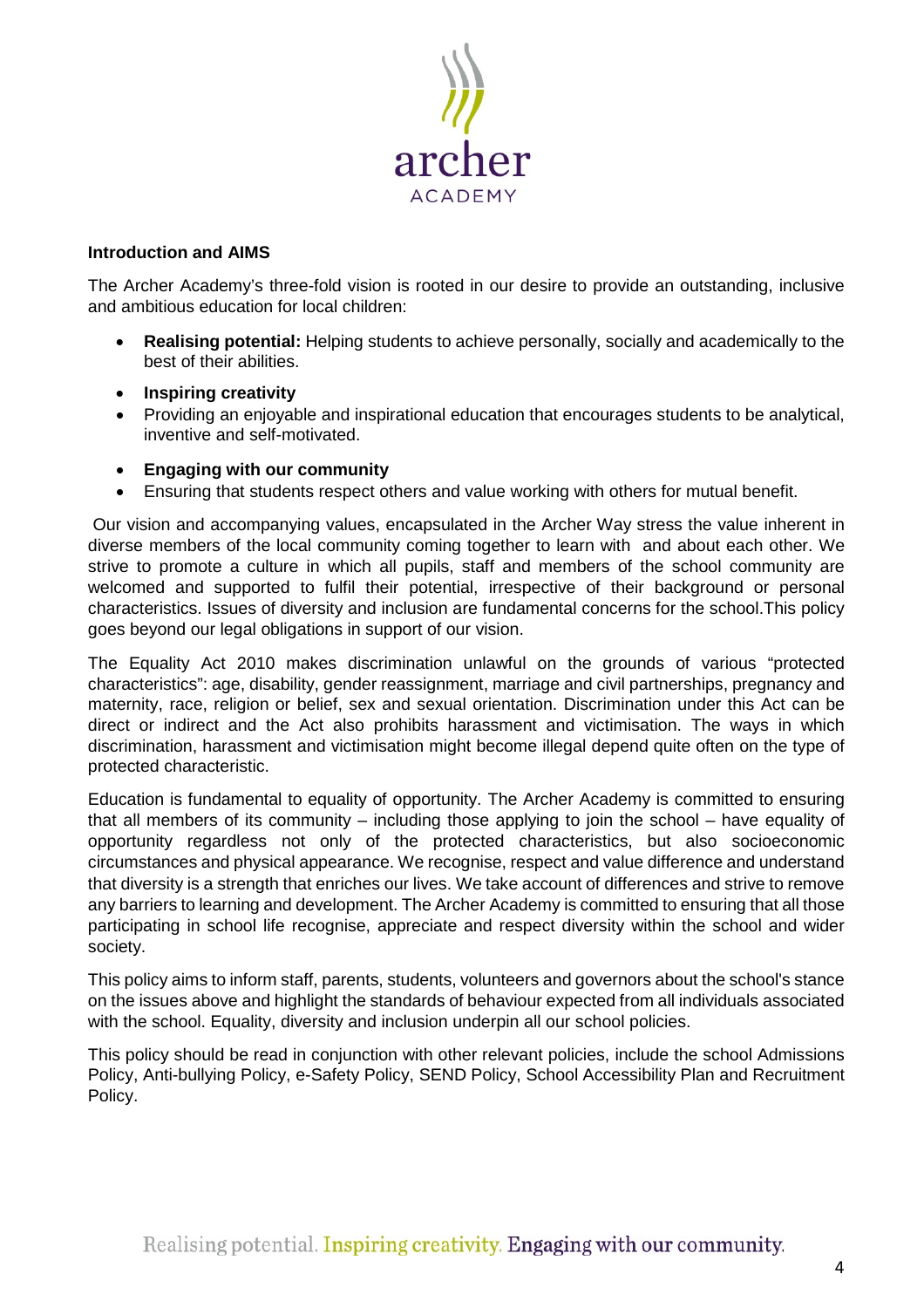

# <span id="page-4-0"></span>**LEGISLATION AND GUIDANCE**

The public sector 'Equality Duty', which was introduced in The Equality Act 2010, has three aims. It requires public bodies (including schools) to have due regard to the need to:

- eliminate unlawful discrimination, harassment, victimisation and any other conduct prohibited by the Act;
- advance equality of opportunity between people who share a protected characteristic and people who do not share it; and
- foster good relations between people who share a protected characteristic and people who do not share it.

Having due regard means consciously thinking about the three aims of the Equality Duty as part of the process of decision-making. This means that consideration of equality issues must influence the decisions reached by schools – such as in how they act as employers; how they develop, evaluate and review policy; how they design, deliver and evaluate services, and how they commission and procure from others.

# <span id="page-4-1"></span>**Promoting diversity and inclusion**

As a school we aim to achieve an environment in which:

- i. every student:
	- is respected and respects others (and this respect is based on both an inherent respect for difference as well as an informed understanding of difference);
	- has access to a full curriculum;
	- is helped to achieve their full potential;
	- is not subject to unfair discrimination on any of the grounds mentioned above.
- ii. every member of staff and governor:
- is respected and respects others;
- is enabled to work and develop without discrimination on any of the grounds mentioned above;
- iii. every parent and visitor to the school
- is respected and respects others;
- is treated with courtesy and is not subjected to unfair discrimination on any of the grounds mentioned above.

To promote a culture of diversity and inclusion, the Archer Academy will:

- celebrate and affirm the diverse nature of the whole school community
- promote understanding of and respect for others whatever their ability, race, gender, sexual orientation, appearance, age, religion, social background or beliefs
- promote greater awareness of the effects of discrimination and the need to challenge it
- ensure equality of access to the curriculum and extracurricular activities for all students
- pursue the development of a curriculum which positively reflects the diversity of our society
- provide a safe, welcoming environment where people have respect and responsibility for themselves and others free from negative stereotypes and bullying including peer on peer abuse.
- present positive images through assemblies, displays, school publications and resource materials.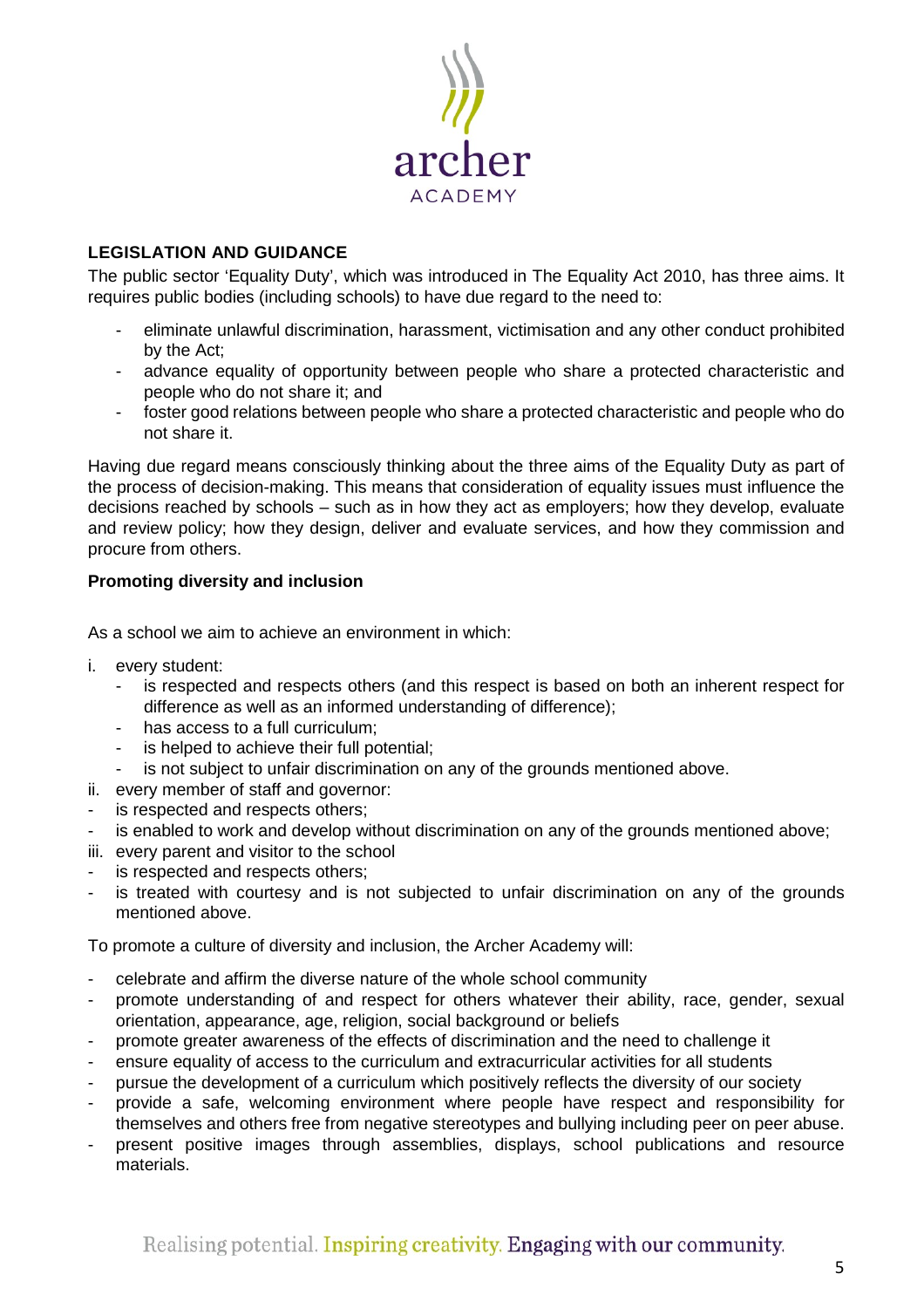

# <span id="page-5-0"></span>**Areas of the school covered by the policy**

<span id="page-5-1"></span>*Teaching and Learning* 

All staff will ensure that schemes of work and assessment must be accessible to all students and that resources reflect a range of cultures, abilities and so forth. There should be a range of positive images and a range of work should be displayed

In addition, the school will ensure that:

- individuals value dialects and accents, forms of speech and expression and encourage the use of students' own languages
- students are encouraged to draw on and to share their cultural diversity
- curriculum support is available for all those would benefit from specific access
- work is differentiated to reflect the range of abilities and should recognise abilities other than language skills
- there are a range of extra-curricular activities that enable all interested students to contribute at some level
- feasts, fasts and festivals are included in the calendar, publicised in the bulletin and assemblies and respected by all
- rewards and sanctions are monitored regularly to ensure that there is no bias or unfairness.
- teachers are aware of the individual needs of students to provide appropriate support for them.
- Sports lessons are inclusive and there is flexibility to allow students to partake in the sports they want to do despite gender

# <span id="page-5-2"></span>*Home/School Communications*

Communications with parents should be written to be accessible in terms of language and terminology used. Meetings with parents should be planned and designed to be accessible in terms of language, terminology used, timing and physical access. The school will make use, as necessary, of translation services available within the London Borough of Barnet.

Wherever possible, open evenings for prospective parents and students should involve a balance of existing school students to reflect diversity in the school and the wider local community.

# <span id="page-5-3"></span>**FORMS OF DISCRIMINATION**

For the purposes of this policy, discrimination is any behaviour or language that devalues a person because of their age, disability, gender reassignment, marriage and civil partnerships, pregnancy and maternity, race, religion or belief, sex and sexual orientation, physical, social, learning or language abilities, social circumstances, or physical appearance (see also Appendix 1: Types of Discrimination).

Examples of discrimination on these grounds include: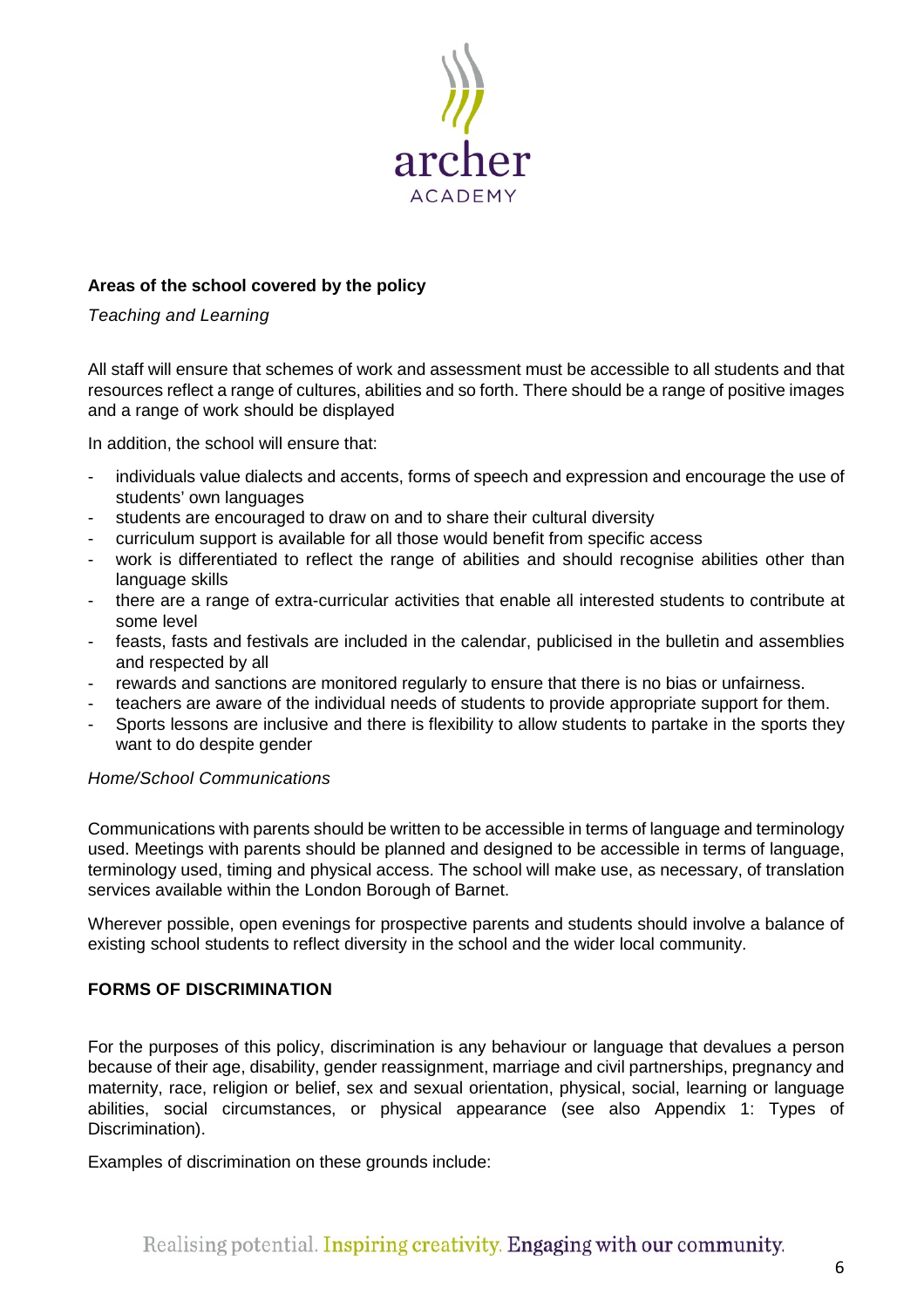

Name calling and teasing

Jokes and offensive mimicry

Disrespectful, derogatory or unwelcome remarks, e.g. comments on appearance, physique, innuendo

**Threats** 

Incitement of others to tease, threaten or assault

Physical intimidation or attack

Peer on Peer abuse

Sexual harassment or assault

Inappropriate touching

Graffiti or damage to personal property

Offensive materials, badges, insignia or textual communications (e.g. email, texts, etc.)

Being non-co-operative with people because of their characteristics

Refusal to work or associate with or employ or promote a person

Inclusion or exclusion from activities

Failure to provide equal access to all curricular and extracurricular activities

Failure to consider the financial difficulties encountered by some parents in paying for equipment and uniform

Passive discrimination

These acts of discrimination will not be tolerated in the school and if such incidents arise, then sanctions appropriate to the case will be enforced.

# <span id="page-6-0"></span>**ROLES AND RESPONSIBILITIES**

# <span id="page-6-1"></span>**The role of the governing board**

The governing board has set out its commitment to equal opportunities in this policy statement, and it will continue to do all it can to ensure that all members of the school community are treated fairly and with equality. The governing board:

- seeks to ensure that people are not discriminated against when applying for jobs at our school. The governors take all reasonable steps to ensure that the school environment gives access to people with disabilities.
- welcomes all applications to join the school, whatever background or disability a child may have.
- ensures that no child is discriminated against whilst in our school. So, for example, all children have access to the full range of the curriculum, and regulations regarding school uniform will be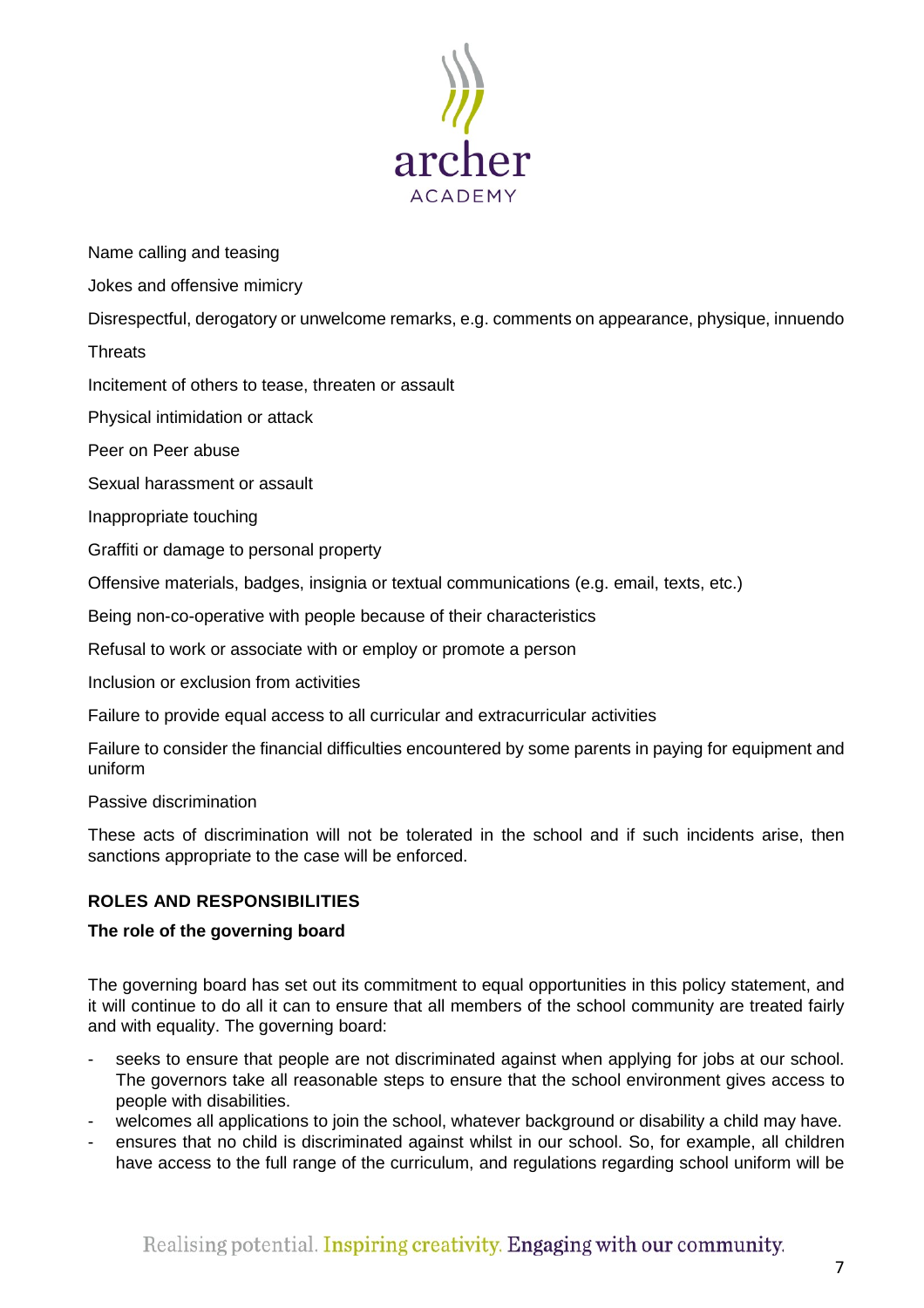

applied equally to all. If a child's religion affects the school uniform, then the school will deal with each case sensitively and with respect for the child's cultural traditions.

will regularly seek the advice of the Headteacher on this policy, monitor it, keep it up-to date, and make it available to parents upon request

# <span id="page-7-0"></span>**The role of the Headteacher**

It is the Headteacher's role:

- to implement the school's Equal Opportunities and Diversity policy supported by the governing board in so doing
- to ensure that all staff are aware of the school policy on equal opportunities, and that teachers apply these guidelines fairly in all situations
- to ensure that all appointments panels give due regard to this policy, so that no-one is discriminated against when it comes to employment
- to ensure that the implementation of the national pay structure, such as TLRs, is free from discrimination
- to ensure that the performance management, promotion and access to CPD are free from discrimination
- to promote the principle of equal opportunity when developing the curriculum, and promote respect for other people in all aspects of school life
- to ensure that reasonable adjustments are made to school premises and to teaching methods to enable disabled students to access the full range of educational activities
- to treat all incidents of unfair treatment and any racist incidents with due seriousness
- to ensure that the impact of policy and provision in terms of (i) the recruitment, development and retention of employees with protected characteristics; (ii) the educational opportunities available to and the achievements of students with protected characteristics is monitored and provision amended where appropriate

# <span id="page-7-1"></span>**Responsibilities of all staff**

It is the responsibility of all staff:

- to follow the policy and for follow up and/or reporting all incidents of unequal treatment as appropriate
- to model respectful attitudes to all students, staff and other members of the wider school community
- to participate in training (where applicable)
- to ensure that they are not in any way discriminatory in terms of use of language or delivery of the curriculum.

When selecting classroom material, teachers should pay due regard to the sensitivities of all members of the class and strive to provide material that gives positive images of all groups and that challenges stereotypical images.

# <span id="page-7-2"></span>**SPECIFIC STATEMENTS**

In the case of certain forms of discrimination, the school recognises a need for more specific statements, and these are provided in the following sections of the Policy. The lack of a specific statement regarding other forms of discrimination does not imply that the Academy is less committed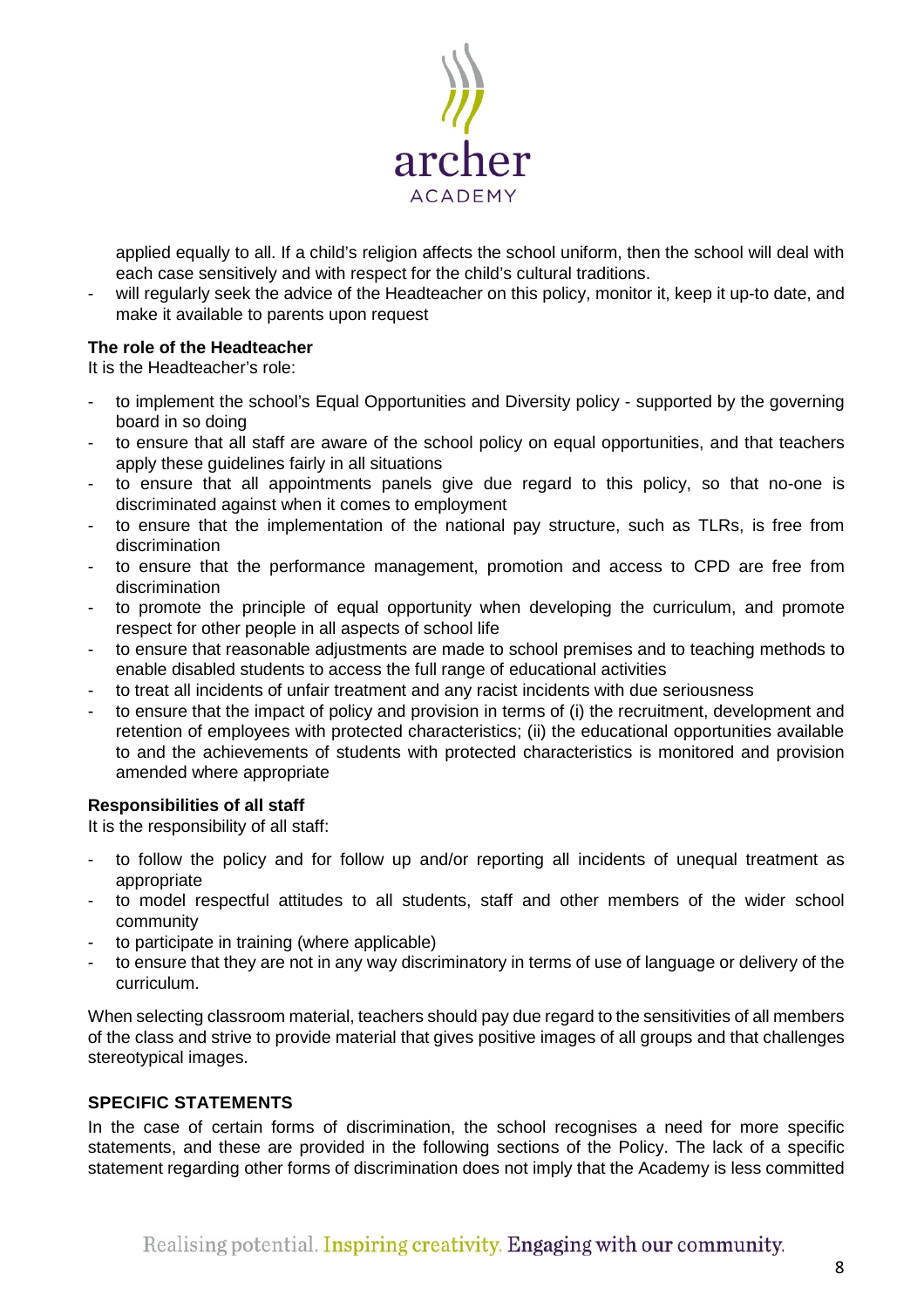

to eradicating them or takes its obligations with respect to them less seriously. In future, the policy may include further Specific Statements.

# <span id="page-8-0"></span>**SPECIFIC STATEMENT ON DISABILITY EQUALITY**

# <span id="page-8-1"></span>**Disability discrimination**

Individuals are disabled under the Equality Act 2010 if they have a physical or mental impairment that has a 'substantial' and 'long-term' negative effect on their ability to do normal daily activities. The Act states that schools must make reasonable adjustments for those with disabilities and a more specific requirement for students with special educational needs.

The Archer Academy embraces the requirements of The Equality Act 2010. The school is fully committed to promoting equality of opportunity for all members of its community.

# <span id="page-8-2"></span>**Statement of Principle**

Discrimination against people with disabilities takes many forms, and barriers are often created within society which make it more difficult for them to reach their full potential or to have equal access to the services they need. There are many different types of disability, many of which are not immediately apparent, and many people may not have thought of themselves as having a disability. However, these people are protected under The Equality Act 2010.

The Archer Academy will take all necessary steps to ensure that the needs of people with disabilities are taken into account in all areas of its activities. In doing so, we will seek the views of disabled students, staff and members of the wider school community such as parents and carers, and will take all reasonable steps to ensure that range of services, education and employment opportunities are fully accessible to them. Where barriers to access are identified, we will take all reasonable or possible actions to overcome them.

# <span id="page-8-3"></span>**Adaptations to the taught and wider curriculum**

- The support team are proactive in making contact with students with disabilities (physical and learning difficulties) before they start at the Archer Academy, in order to thoroughly assess their needs and plan to support them to access the learning and social opportunities at the school as fully as possible
- Staff are kept fully informed of the needs of individual students with disabilities and plan their teaching and organise resources, including classroom space, accordingly
- Additional whole-staff training is delivered, by specialist advisors where appropriate, to support students with specific needs, e.g. those with hearing impairments or those with autistic spectrum disorders
- Students with particular needs are given additional support where appropriate, either in class, one-to-one or in small group lessons
- Lessons are differentiated to enable students of all abilities to access the learning, using a range of strategies.
- Support with homework is provided during lunchtimes in Quiet clubs and the Sanctuary for SEN students as well as in the after-school homework club.

# <span id="page-8-4"></span>**Additional adaptations**

Students with exceptional needs are provided with additional support where necessary and appropriate e.g. during lunchtime and between lessons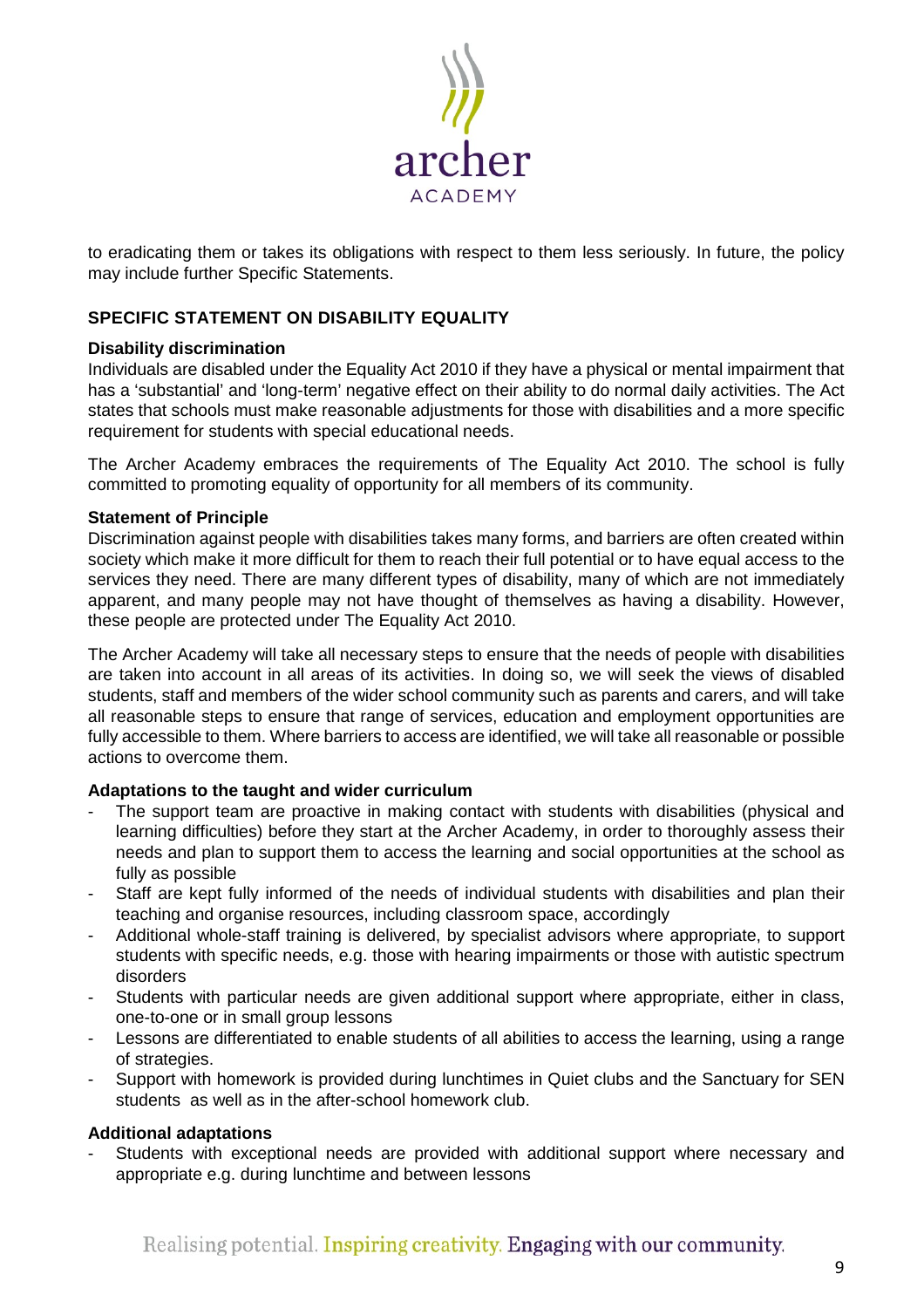

A school counsellor, or equivalent, is available to selected students.

# <span id="page-9-0"></span>**Adaptations to the school premises**

The accommodation at the Archer Academy will continually be adapted as fully as possible for the needs of people with mobility problems – however there are inevitably constraints on these developments.

For more details, see the School Accessibility Plan.

# <span id="page-9-1"></span>**Impact assessment**

Impact assessment is carried out in three ways by:

- Monitoring the progress of disabled students and each individual's ability to access the full range of opportunities afforded by the Archer Academy;
- Direct feedback from those members of the community affected by the policy and practice e.g. staff, parents of disabled students;
- Monitoring progress against targets defined in the School Accessibility Plan.

# <span id="page-9-2"></span>**SPECIFIC STATEMENT ON GENDER/SEXUAL EQUALITY**

#### <span id="page-9-3"></span>**Gender/Sex discrimination**

Under the Equality Act 2010, direct sex discrimination means that people cannot be treated less favourably because of their gender or sexuality.

#### <span id="page-9-4"></span>**Statement of principle**

The Archer Academy is fully committed to promoting equality of opportunity for all members of its community and will not tolerate active or passive discrimination of individuals linked to their gender or sexuality.

# <span id="page-9-5"></span>**Success criteria**

Success will be achieved when:

- The taught curriculum is delivered in such a way as to combat discrimination and gender stereotyping
- The school ethos reinforces gender/sexual equality
- Students feel that their access to opportunities, both within school and the wider community now and later in life in terms of career and lifestyle choices are not restricted by their gender or sexuality
- There is equality of access to training and employment opportunities for all staff, irrespective of gender or sexuality
- The complexity of issues surrounding gender equality, in terms of certain genders being more or less likely to be represented in certain employment positions, is understood by the Senior Team and the staff body.

# <span id="page-9-6"></span>**SPECIFIC STATEMENT ON RACE EQUALITY**

# <span id="page-9-7"></span>**Race discrimination**

Race as defined in The Equality Act 2010 includes skin colour, nationality and ethnic or national origins. Discrimination in connection with provision of education on grounds of race is generally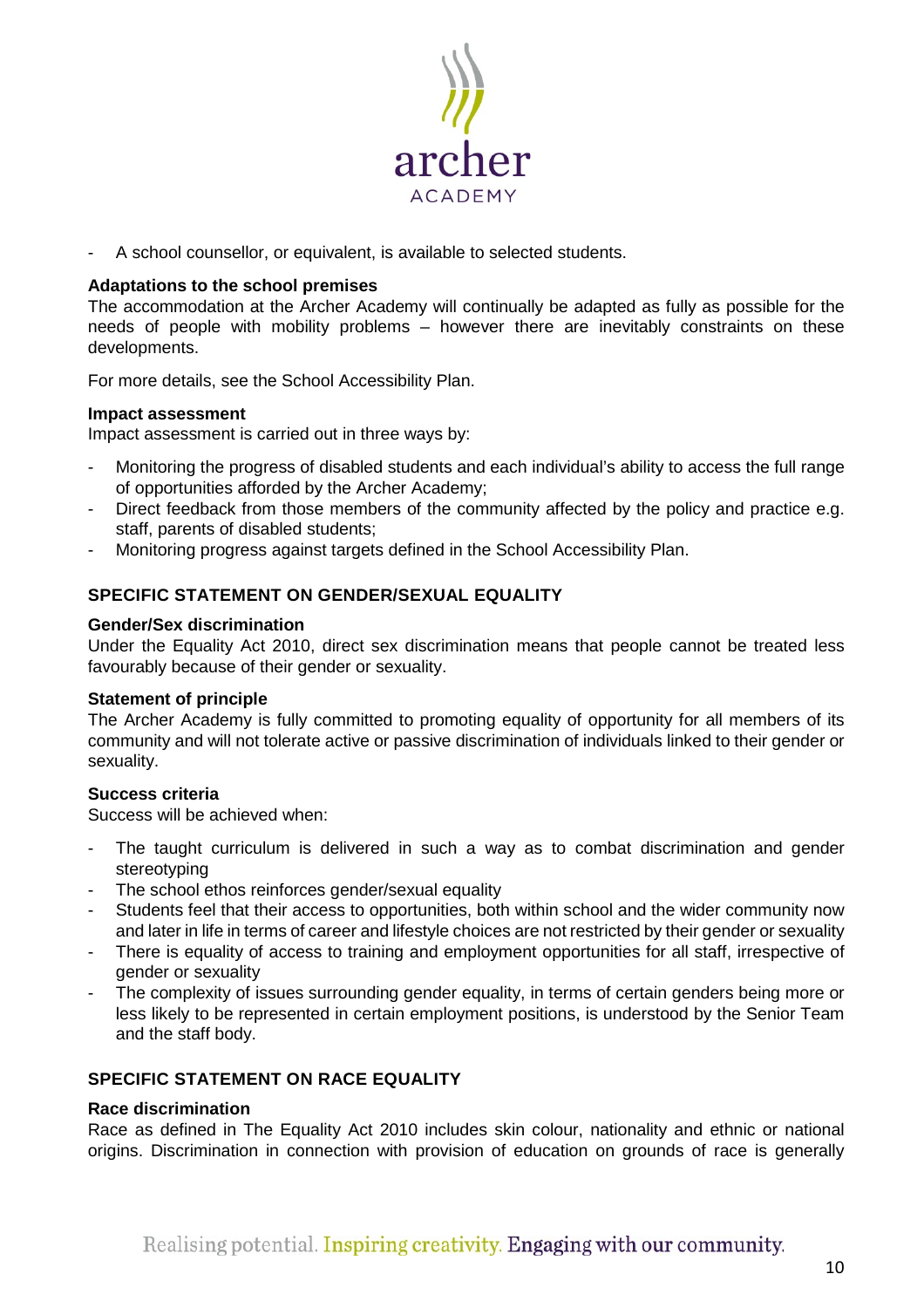

unlawful under the Act. Schools have a statutory general duty to promote race equality and eliminate unlawful racial discrimination.

The Archer Academy is fully committed to promoting equality of opportunity for all members of its community and will not tolerate discrimination of individuals linked to their race.

# <span id="page-10-0"></span>**Statement of principle**

The Archer Academy is eager to promote a culture in which diversity is celebrated and in which racism is understood by all members of the community to be unacceptable. It should be accepted that every person is equally important and that no one has the right to harass, insult, attack, or cause offence to any other person for any reason. All members of the school are individuals, but are also members of a community where it is possible to learn from each other and celebrate the culture and beliefs of each person.

Racism is not just about intentional attitudes or behaviour. A lack of intention does not stop the impact of racism being felt by individuals and communities. It is important to recognise that racist incidents are often complex and interrelated with other events and may involve group as well as individual behaviour. Passive racism is not challenging active racism and therefore also unacceptable.

In any circumstances, racial harassment is intolerable and must be dealt with effectively and with sensitivity.

The impact of racism in society and on individuals and communities cannot be overstated. We need as a school to eliminate racism because of the negative effects on all our children.

#### <span id="page-10-1"></span>**Priorities**

In dealing with racist incidents highest priority is given to those activities and policies that will have the greatest positive effect on removing racism in the school community, particularly things that could affect:

- attainment
- delivery of the curriculum
- school discipline
- quidance and support for students
- staff recruitment

#### <span id="page-10-2"></span>**Prevention**

The Archer Academy will actively work towards the prevention of racist incidents through:

- the utilisation of the Equality, Inclusion and Diversity Policy
- the delivery of assemblies
- the inclusion of race issues and concerns in the delivery of the curriculum
- the delivery of a curriculum which recognises the diverse communities of the school and local area

Furthermore, students are actively encouraged to report all incidents involving racism.

#### <span id="page-10-3"></span>**Procedure to be followed when dealing with a racist incident**

The Stephen Lawrence Inquiry Report (1999) recommends that all racist incidents should be reported, recorded and investigated.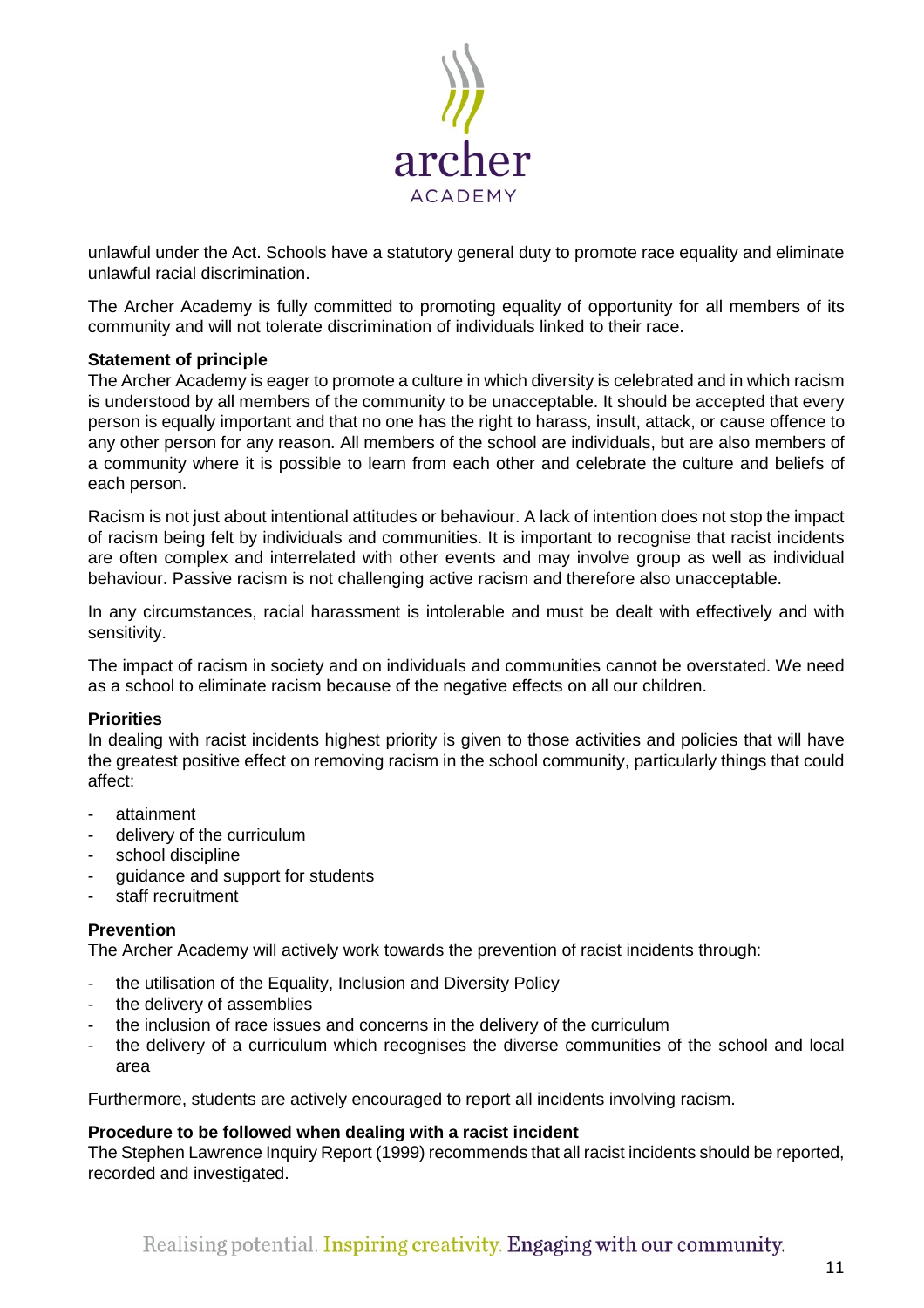

# <span id="page-11-0"></span>*Identification*

All staff need to be aware of what constitutes a racist incident. They need to know and adhere to reporting and recording procedures and understand the importance of doing so.

The procedures used to deal with each incident will be a matter of collective institutional judgment as to how each incident is treated, but in the case of most serious incidents, each of the recommended measures will need to be followed.

# <span id="page-11-1"></span>*Response*

Failure to respond appropriately may be seen as condoning the incident. So, it is important that there is an active response to each racist incident. This means:

- recording information and being accountable for all actions
- all incidents where there is a perception that racism is involved must be recorded in the Racist Incident File. All subsequent actions taken relating to the incident should also be logged on file. These records may be required by other professionals, e.g. social services, police
- as soon as possible both the alleged victim and alleged perpetrator need to be interviewed to establish the facts. It is likely that additional witness statements will be needed
- reinforcing expectations held in the school
- emphasising that the school has procedures and that there will be appropriate follow up
- staff must record all actions and ensure that notes are filed and logged in the Racist Incident File
- information will be disseminated through the pastoral structure to the necessary individuals
- parent/carers will be informed of the incident and reminded of the procedures that follow
- serious incidents should be reported to Governors by the Headteacher e.g. physical violence, repeated harassment, and links with racist groups
- after investigation, if behaviour is found to be in breach of the Equal Opportunities Policy, it will be dealt with in two ways:
- Dealing with the actual incident using the appropriate sanctions
- Preventing a recurrence using educational and counselling strategies

# <span id="page-11-2"></span>*Referral Routes*

Incident in a lesson - Head of Department – HOY-SLT Link - Headteacher

Incident outside a lesson - Form Tutor – HOY-SLT Link - Headteacher

Allegations made against staff involving racism must immediately be passed onto the Headteacher for investigation. Any allegations against the Headteacher should be addressed to the Chair of Governors to investigate. Any example of racism perpetrated by a member of staff will be treated as a serious disciplinary matter and will be investigated by the appropriate committee of the Governing Board.

# <span id="page-11-3"></span>*Support processes*

- Treat all claims seriously
- Make certain that the victim is fully informed of the procedure and the subsequent chain of events
- Explain the action that will be taken and state the school's position regarding racism and racist behaviour
- Establish counselling and support as appropriate.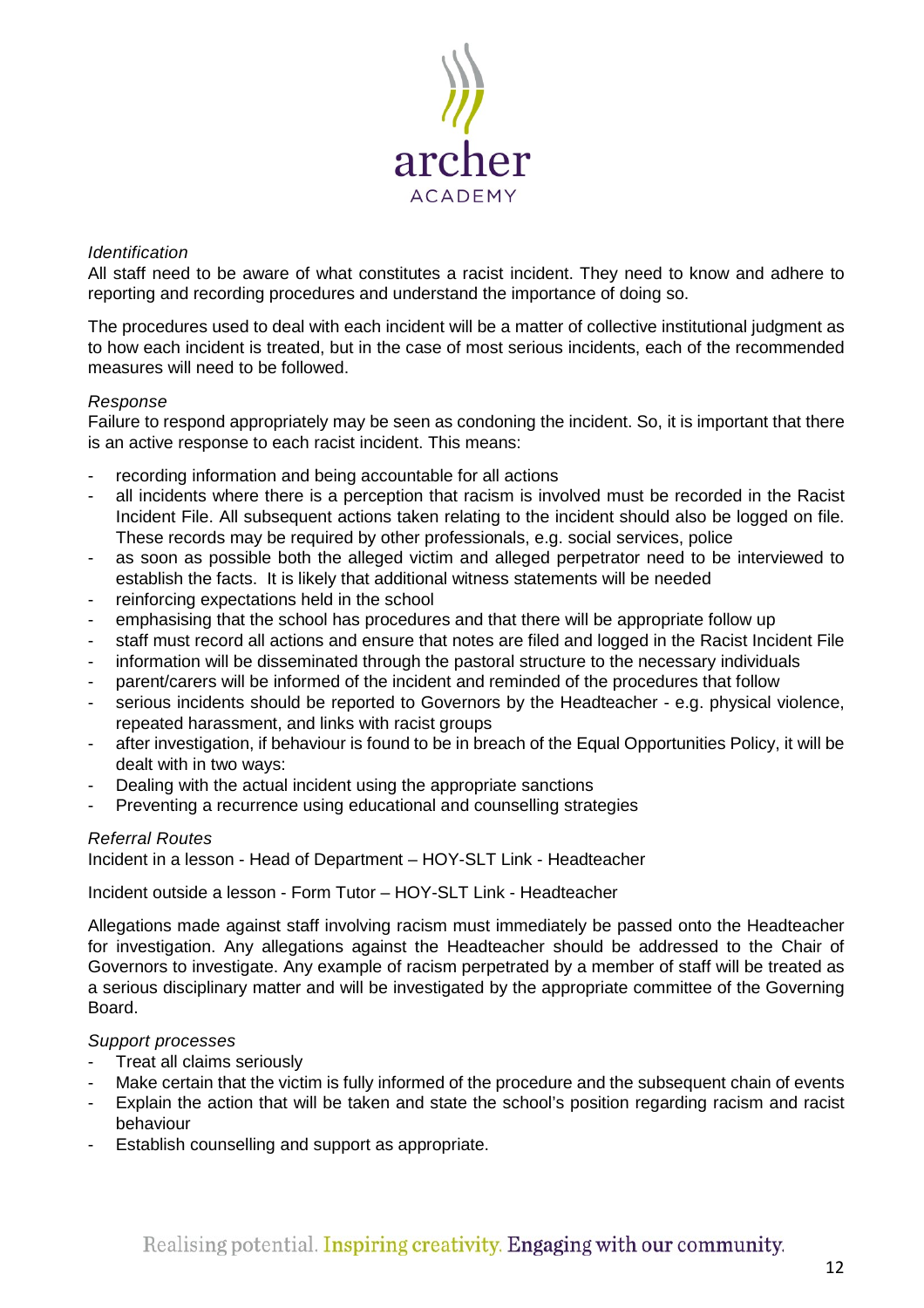

# <span id="page-12-0"></span>*Monitoring events*

The Equality, Inclusion and Diversity lead

- keeps records of any racist incidents and how they are dealt with
- analyses these to identify trends/issues to be tackled through the curriculum/assemblies and any other available mechanisms
- will collate information of all logged incidents every half term and feed back to SLT.

The school reports on this data to the Governing Board annually.

# <span id="page-12-1"></span>*Success criteria*

Success will be achieved when:

- any incidents of a racist nature are reported and investigated consistently and thoroughly
- members of the school community have a shared perception of what racism is, and the consequences of being involved in a racist incident
- procedures for dealing with racist incidents are recognised as fair and appropriate by students and their parents/carers and other agencies
- the school is an inclusive environment for all
- the number of racist incidents declines over time

# <span id="page-12-2"></span>**POLICY MONITORING AND REVIEW**

The main priorities with regard to Equality, Inclusion and Diversity are decided upon each year in response to the needs of students, staff and other members of the school community. These are reviewed by the SLT and governors on an annual basis. This decision-making process requires the headteacher to report to governors on an annual basis on the effectiveness of this policy and on all cases of discrimination. This will involve

- monitoring the school learning environment to ensure that it is positive in combating discrimination and stereotyping, via assemblies, displays, form time, etc.
- monitoring the academic progress of students in minority groups and comparing it to the progress made by other students in the school
- monitoring the behaviour and exclusions practices, so those students from minority groups are not unfairly treated
- monitoring the school reports on enrichment activity to ensure that students from minority groups are not unfairly treated
- taking into serious consideration any complaints regarding equal opportunity issues from parents, staff or students
- monitoring access to employment and continuing professional development demonstrating that it is accessible to all and that no-one is disadvantaged on the basis of protected characteristics
- In addition, there is a regular review of the policy and procedures to ensure they are up to date and fit for purpose. We will review this policy annually and will make amendments as required by national or local changes or recommendations.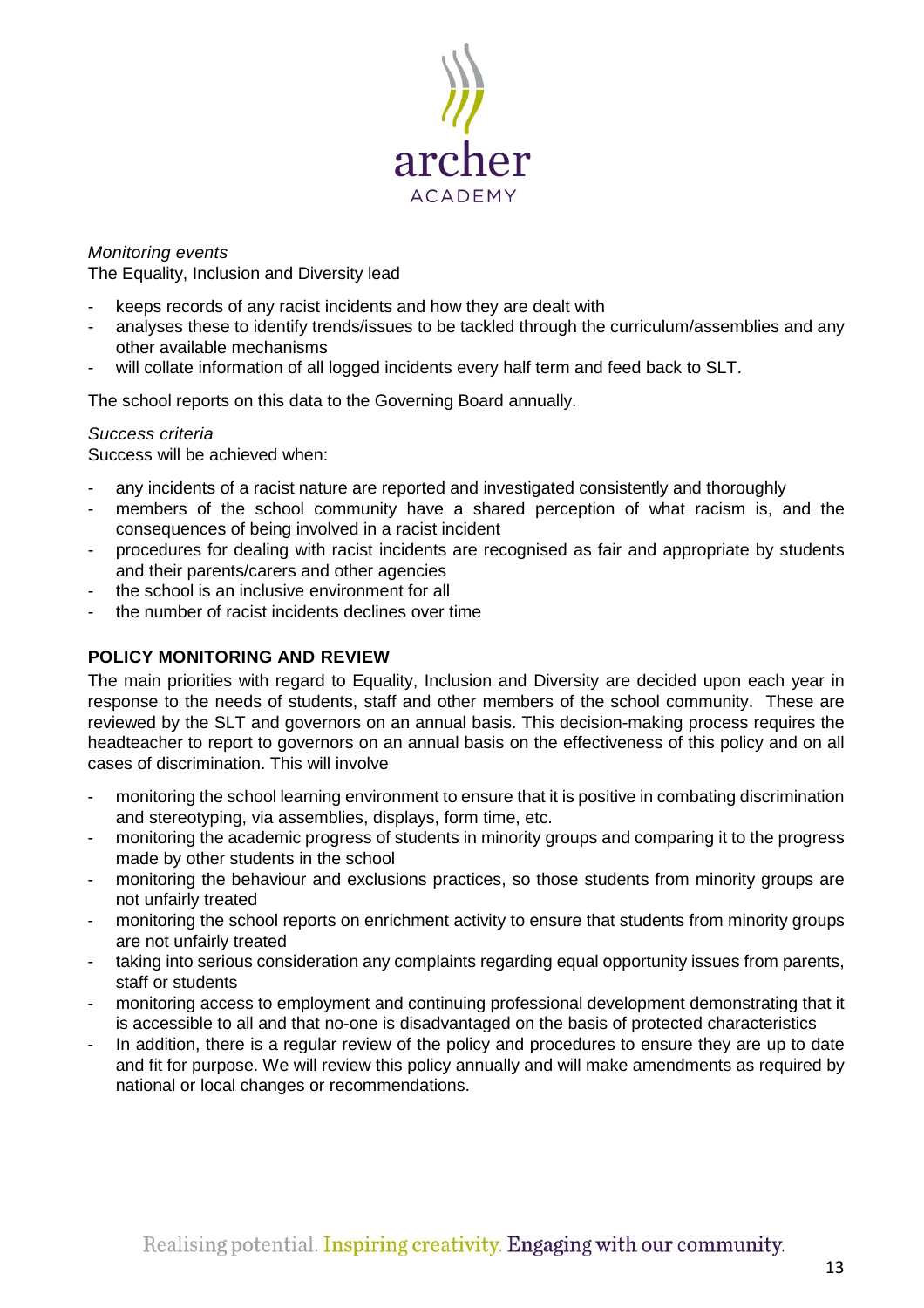

# <span id="page-13-0"></span>**DOCUMENTS USED TO SUPPORT THIS POLICY**

Equality Act 2010

Government Equalities Office (2011) Equality Act 2010: Public Sector Equality Duty What Do I Need To Know?

Stephen Lawrence Inquiry Report 1999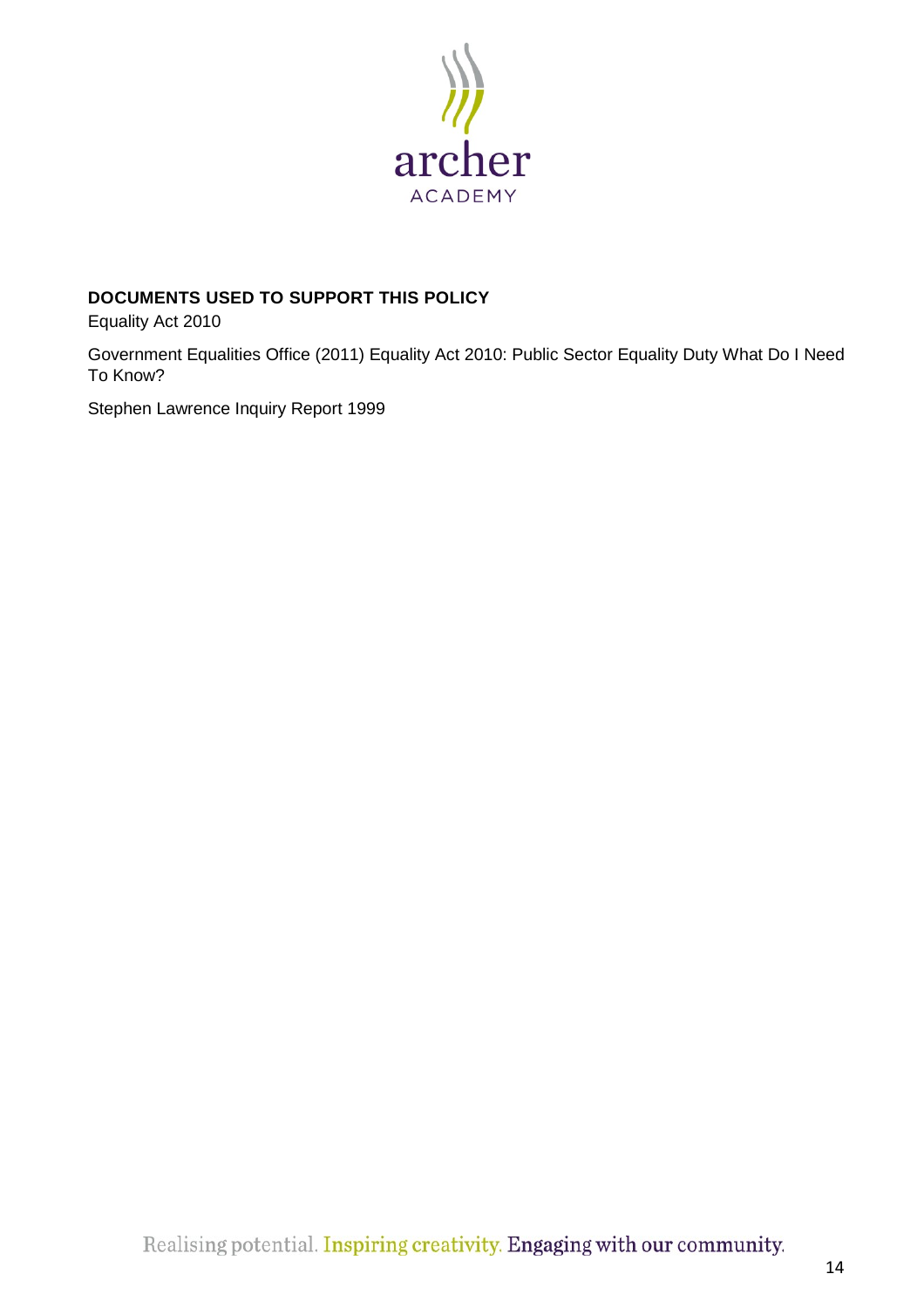

# <span id="page-14-0"></span>**APPENDIX 1: TYPES OF DISCRIMINATION**

The Equality Act 2010 explicitly forbids discrimination on the grounds of 'protected characteristics', which are defined as age, disability, gender reassignment, marriage and civil partnerships, pregnancy and maternity, race, religion or belief, sex and sexual orientation.

Forms of discrimination include:

- Direct discrimination (when a person is treated less favourably than others in the same circumstances because of their sex, sexual orientation, religion or belief, or on racial grounds)
- Indirect discrimination (when a condition or requirement is applied equally but is such that the proportion of members of one sex, racial group etc who can meet it is considerably smaller than the proportion of members of the other sex or other racial groups)
- Harassment (where there is unwanted conduct related to issues outlined above that has the purpose or effect of violating a person's dignity or creating an intimidating, hostile, degrading, humiliating or offensive environment)
- Peer on peer discrimination including harassment, harmful sexual behaviours, sexual harassment and physical abuse
- Associative discrimination (where an individual is directly discriminated against or harassed for their association with another individual who has a protected characteristic)
- Perceptive discrimination (where an individual is directly discriminated against or harassed based on a perception that they have a particular protected characteristic when they do not, in fact, have that protected characteristic.)
- Third-party harassment (where an employee is harassed by third parties such as staff, students, governors, parents, educational advisors, and the harassment is related to a protected characteristic)
- Victimisation (where an employee is subjected to a detriment, such as being denied a training opportunity or a promotion because they made or supported a complaint or raised a grievance under The Equality Act 2010, or because they are suspected of doing so)
- Failure to make reasonable adjustments (where a physical feature or a provision, criterion or practice puts an individual at a substantial disadvantage compared with someone who does not have that protected characteristic and there has been a failure to make reasonable adjustments to enable access)

# Appendix 2

# **Areas for Consultation across 2021-22**

**Pronouns** In line with Local Councils and other professional organisations - staff should be encouraged to used email signatures which include pronouns eg. Ms D Smith (She/Her)

This communicates to recipients (wider community and internally) that the Archer Academy is supportive of positive gender identity and acceptance.

# **Language**

Staff training to support inclusive language. Primarily the elimination of identification of students through gender eg. "young lady" See Appendix 3 Inclusive language guide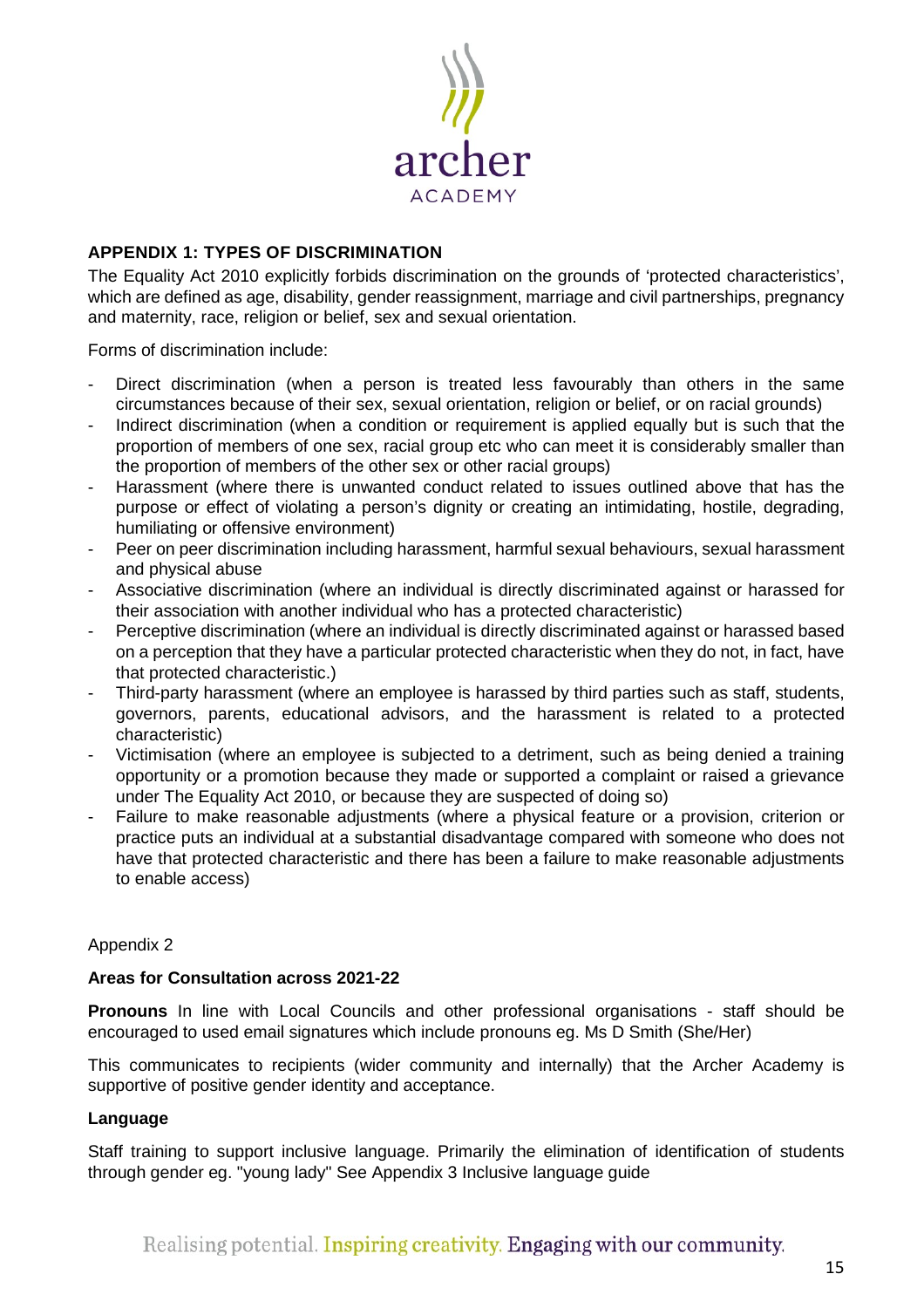

Group addresses to avoid gender binary "Ladies and Gentleman" replaced by "Esteemed Guests / Colleagues / Everyone"

"Boy/Girl" seating plan replaced by "Mixed Gender" seating plan - or wider move towards seating plans that promote positive learning.

**Sport** PE curriculum reviewed to avoid binary gender education as this is not inclusive. Options for mixed gender groupings - KS3 students in mixed gender sports. Height and weight?

Reasoning behind no mixing during contact sports - does not include LGBT students in the understanding, and consent and safety should be promoted - rather than avoidance of responsibility and impact.

**Toilets;** male female and unisex options?

**Structural Changes:** School Ambassadors - replace Head Boy and Head Girl - perhaps there should be 3 of them? avoids the binary and provides a further opportunity

**Gendered Uniform** - changed on website and language

**Staff training** - to promote exclusionary language (institutionalised)

**Whole School Monitoring** - to review promotion of inclusion in imagery, language and curriculum content.

Appendix 3: This Language and style guide will be further developed and embedded across the academic Year of 2021-22

# **The Archer Academy Inclusive Language and Style Guide**

# <span id="page-15-0"></span>**INTRODUCTION**

You should apply the principles and conventions set out in this style guide to all Archer Academy written communications – emails (internal & external, reports, School Comms and handwritten notes.

In this guide, you will find answers to common questions on style, spelling and grammar to help us create consistent, high-quality and inclusive messaging.

# <span id="page-15-1"></span>HOUSE STYLE

The Archer Academy house style is plain English for inclusivity and accessibility. We use:

- British English spelling with -ise endings
- Minimal (functional) capitalisation and punctuation
- Correct but not stuffy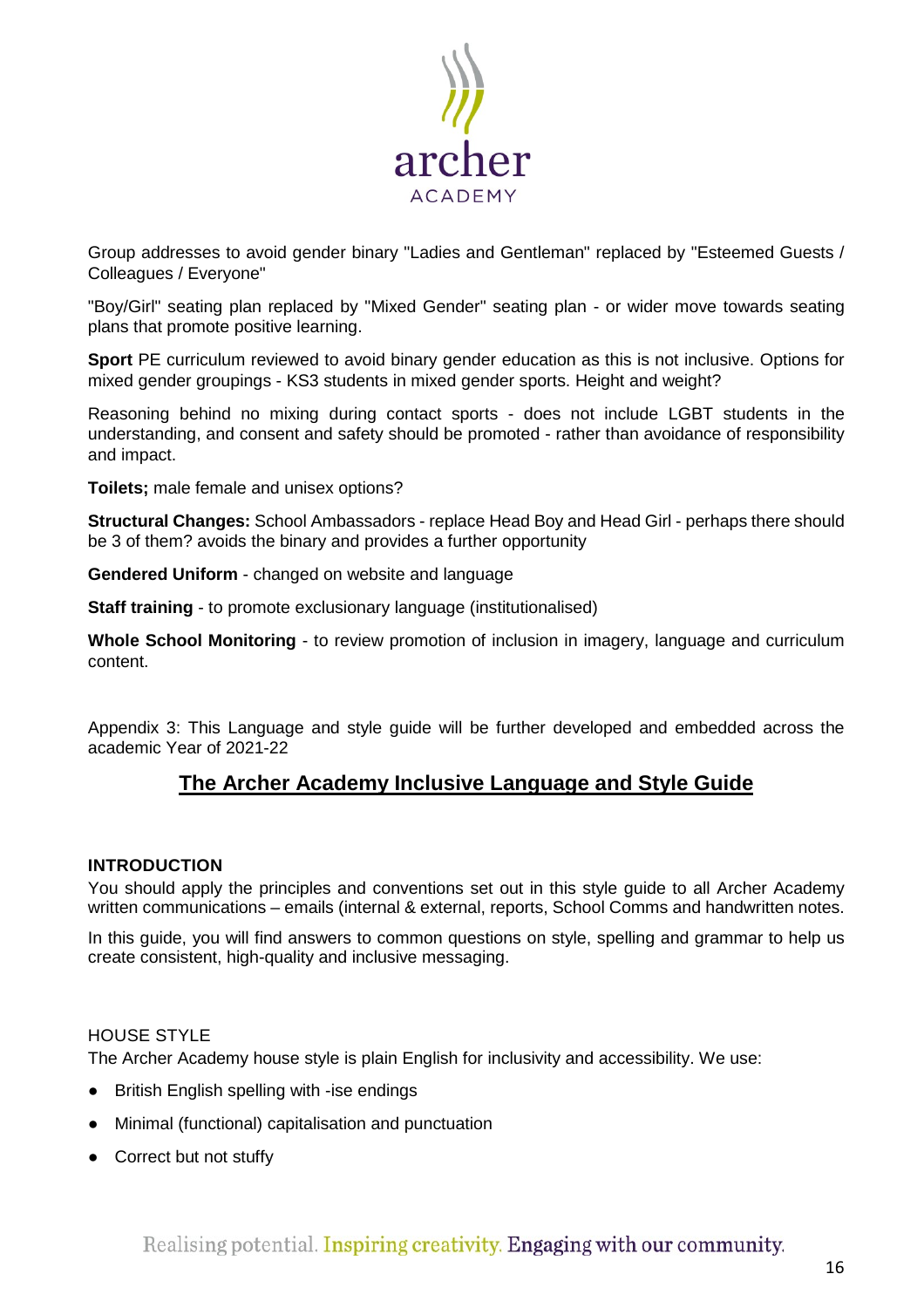

● Active rather than passive voice

We often communicate complex descriptions to a wide range of stakeholders and while it's important not to lose the nuance in what you're saying, usually less is more. If you're using technical language, consider finding a simpler way to say it.

**Language and Acronyms** – note the use of capital / lowercase letters

# **Job titles**

- Headteacher (spelt as one word)
- Senior Assistant Headteacher (Senior AHT)
- Assistant Headteacher (AHT)
- Senior Leadership Team (SLT)
- Designated Safeguarding Lead (DSL)
- Head of SEND & Inclusion
- Head of Lower/Upper School
- Finance Director
- Business Manager

# **Governance**

- Chair of Governors
- Vice-Chair of Governors
- Full Governing Board (not Body) or FGB
- Pastoral & Wellbeing Committee (P&W)
- Education & Standards Committee (E&S)
- Finance and Audit Committee (FAC)
- Resources Committee or Resources
- Fundraising & Business Development Committee (FBDC)
- the Archer Academy Trust (only start "the" with a capital if at the beginning of a sentence)

If acronyms are used in the policy ensure that the words have been written in full the first time they appear with the acronym in brackets.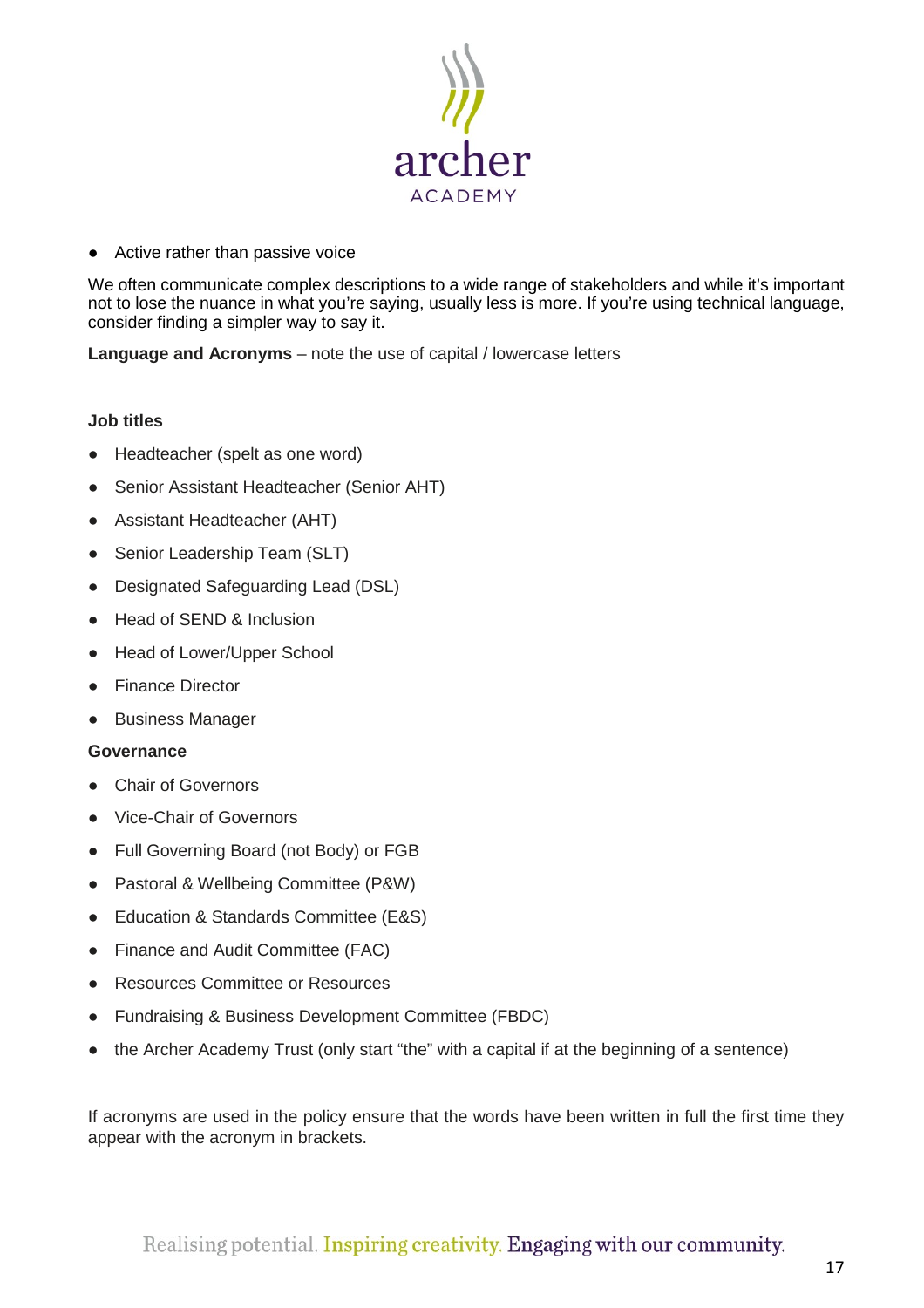

# **Other**

- the Archer Academy (only start "the" with a capital if at the beginning of a sentence)
- Lower School / Upper School
- students (not pupils)
- parents (rather than parents and carers)
- Wellbeing, not Well Being

# <span id="page-17-0"></span>BE INCLUSIVE

Inclusivity is one of our core values and should be reflected in all our content. As a school, we aim to improve the lives of children, young people and families and language can be a powerful tool to achieve change.

Inclusive language is not uncontentious: any terminology can be flattening, and people should selfidentify wherever possible. But it is also useful to set out some generally agreed principles to help us think more about how we include (or exclude) people through language. When producing content, you should:

- Use people-first language (e.g., a child presenting with emotional difficulties
- Don't make assumptions
- Avoid stereotypes and generalisations without evidence
- Be specific; avoid defaulting to umbrella terms like LGBTQ+ or BAME (unless referring to statistics where these terms were used at the point of data collection)
- Capitalise the proper names of ancestral, national, place and religious identities (e.g., Arab, Asian, Jewish).

There will be exceptions where, to accurately reflect research, other people's voices and census data for example, language may not align with our preferred terms. You should keep an awareness of this and use the same terms or categories defined in the research/data.

# <span id="page-17-1"></span>Children and young people

Children and young people are at the heart of everything we do and it's important that our language reflects this...

To include young people in society it is vital to use language that views youth as contributors, that does not denigrate youth experiences, and that does not dismiss their ideas.

(Sum of Us Progressive Style Guide)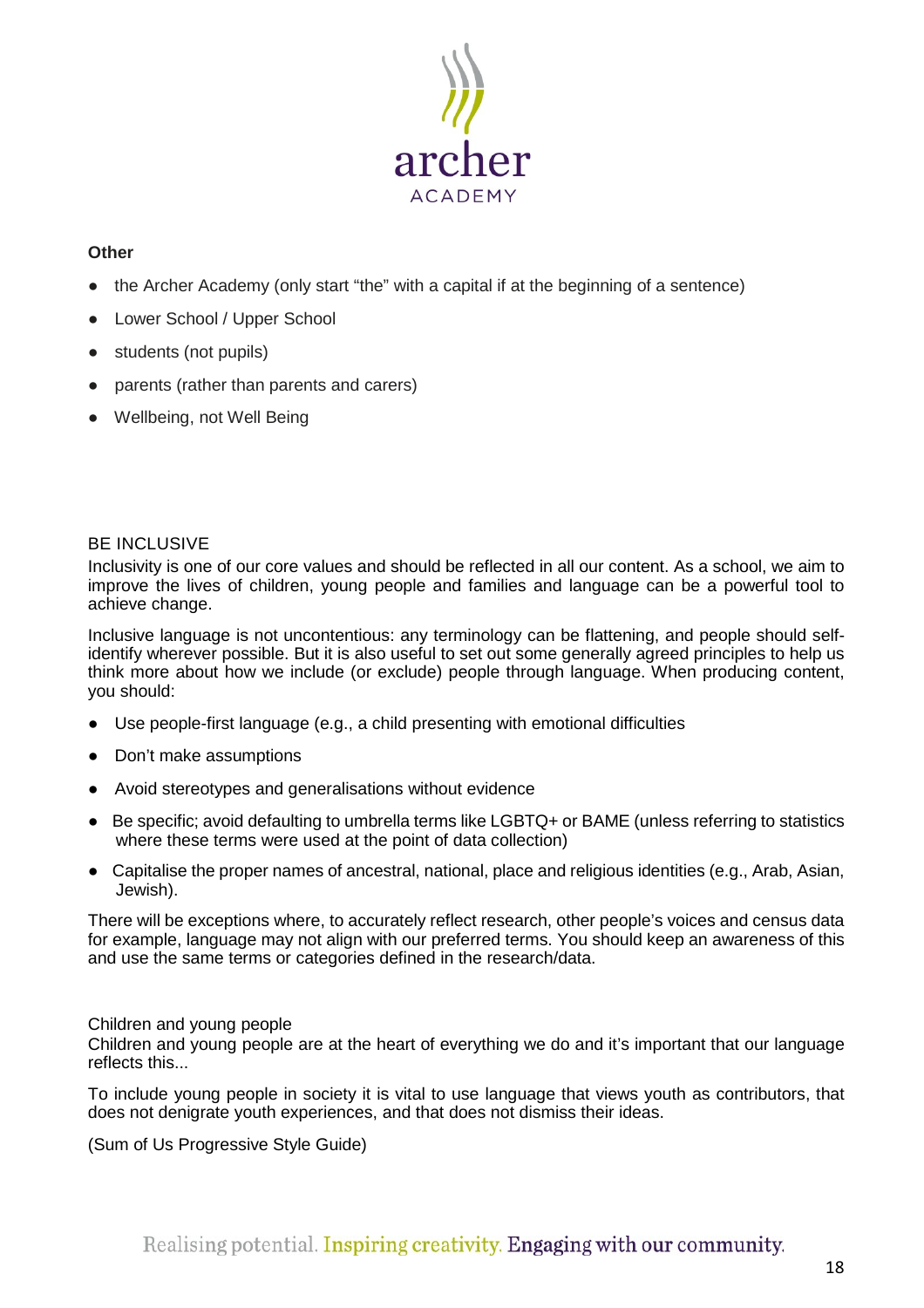

| <b>Avoid</b>               | Try using                                |
|----------------------------|------------------------------------------|
| kids                       | babies, toddlers, and under 5s           |
| emerging adult             | children and young people                |
| teenager                   | child, young person                      |
| infant                     | child at risk of                         |
| children in care           | young person at risk of                  |
| foster children            | looked-after children                    |
| free school meals children | children eligible to receive free school |
| poor children              | meals                                    |
|                            | child poverty                            |
|                            | vulnerable children                      |
|                            | vulnerable young people                  |
|                            | young carers                             |
|                            | adolescents                              |
|                            |                                          |

# <span id="page-18-0"></span>**Disability**

Not everyone agrees on the language used to talk about disability. Internationally, and in the United Nations Convention on the Rights of Persons with Disabilities (CRPD), person-first language (e.g., person with disabilities) is generally acceptable. In the UK, many disability campaigners prefer identity-first language (e.g., disabled person).

| <b>Avoid:</b><br>____ | Try using: |
|-----------------------|------------|
|                       |            |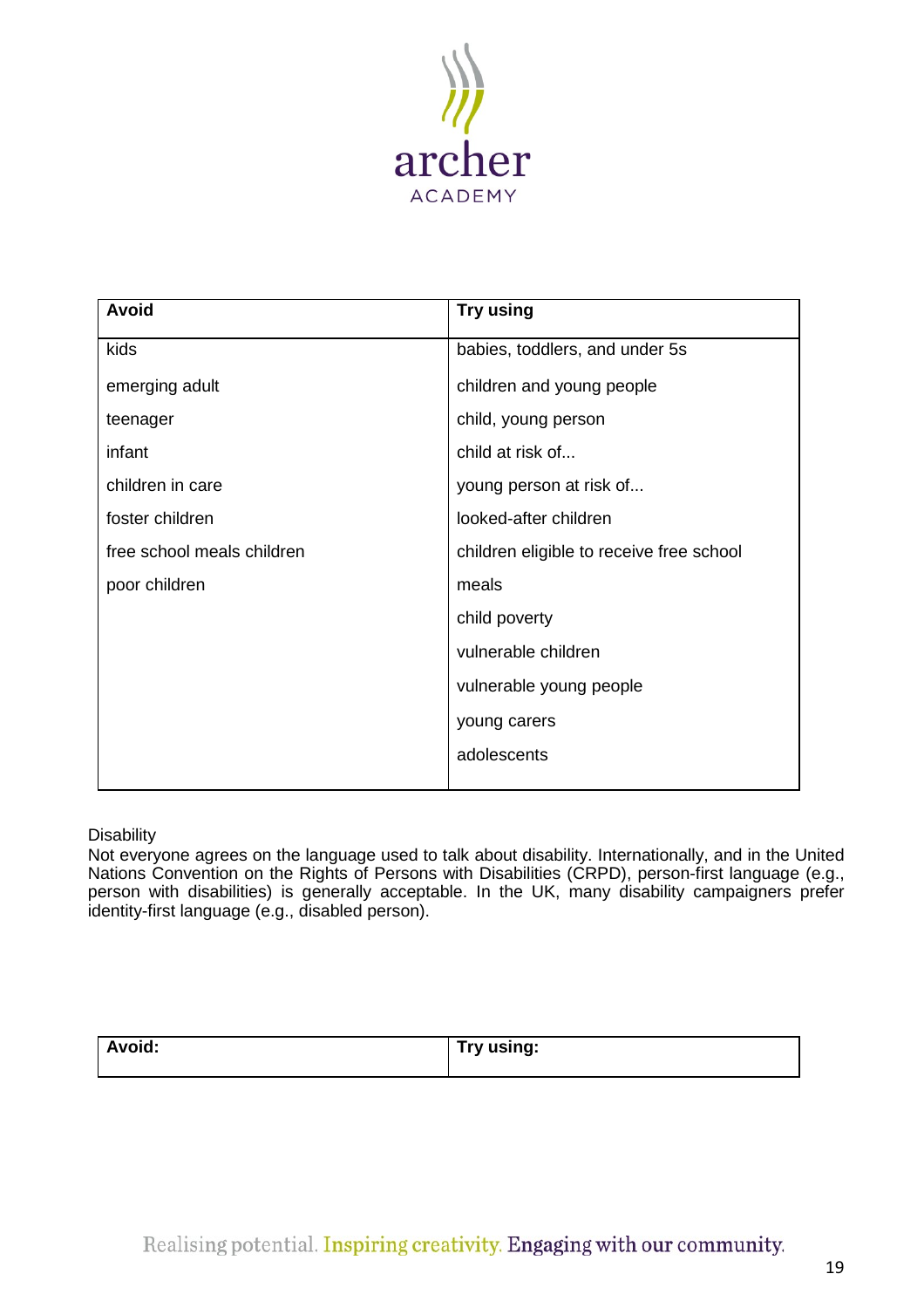

| (the) handicapped, (the) disabled                                                            | disability, disabled person                                                                                       |
|----------------------------------------------------------------------------------------------|-------------------------------------------------------------------------------------------------------------------|
| afflicted by, victim of, suffering from                                                      | non-disabled, people without disabilities                                                                         |
| differently abled                                                                            | non-visible disability                                                                                            |
| slow<br>hearing<br>mentally<br>handicapped,<br>impaired, the deaf lame, invalid<br>the blind | disability,<br>physical<br>uses a wheelchair<br>cognitive disability, learning disability deaf,<br>partially deaf |

| vision impaired                            | severely sight impaired, low vision,                                                |
|--------------------------------------------|-------------------------------------------------------------------------------------|
| able-bodied                                | partially sighted                                                                   |
| wheelchair-bound, in a wheelchair          | neurotypical (non-autistic)                                                         |
| abuse<br>alcoholic<br>substance<br>addict, | neurodivergent, on the autism spectrum                                              |
| recovering drug addict                     | substance use disorder, people with a<br>substance use disorder                     |
|                                            | someone with alcoholism, someone<br>with an alcohol problem/disorder<br>in recovery |
|                                            |                                                                                     |

<span id="page-19-0"></span>**Education** 

As educators we will often engage in conversations with professionals who do not have the same training, this means we need to be clear when using particular terms and phrases. Always consider your audience carefully and be specific in who you are talking about and to. For example:

Use 'school staff' rather than teachers unless you are talking about only teaching staff.

| <b>Avoid:</b>         | Try using:                |
|-----------------------|---------------------------|
| learning difficulties | special educational needs |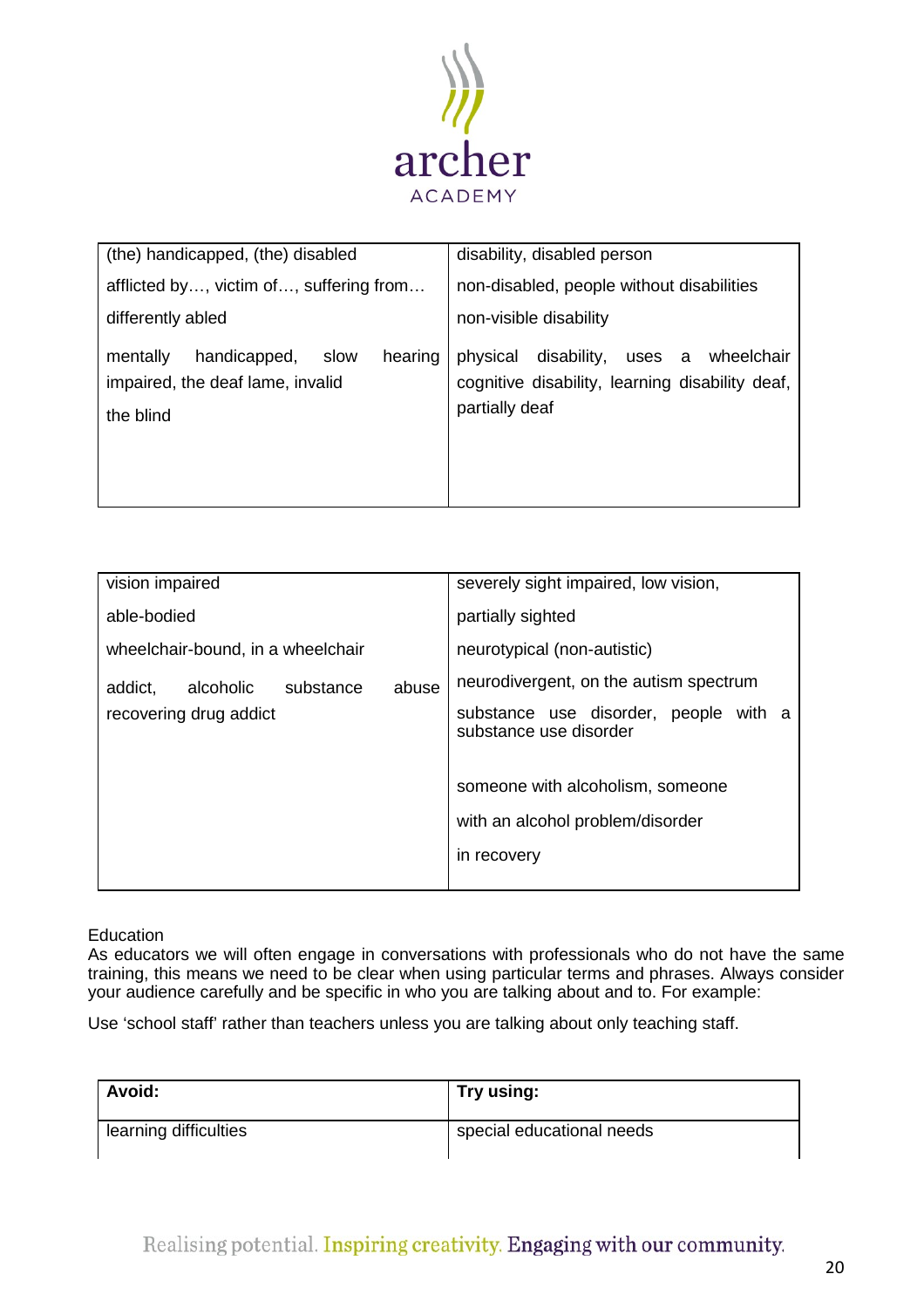

| <b>PRU<sub>s</sub></b> | alternative provision                |
|------------------------|--------------------------------------|
| truant                 | persistently absent                  |
| gangs/gang violence    | Absenteeism                          |
|                        | serious youth violence               |
|                        | children at risk of exclusion        |
|                        | home schooling and home education    |
|                        | pupils, children, learners aged      |
|                        | young people, students, adolescents, |
|                        | pre- and post-16 education           |
|                        | education leader, head teacher       |
|                        |                                      |

<span id="page-20-0"></span>Mental health & emotional wellbeing

| Avoid:                              | Try using:                                                                                                 |
|-------------------------------------|------------------------------------------------------------------------------------------------------------|
| learning difficulties               | special educational needs (SEN)                                                                            |
| unstable                            | autism and autistic spectrum                                                                               |
| mentally ill                        | poor mental health                                                                                         |
| crazy, insane                       | child presenting with emotional                                                                            |
| psycho, schizo                      | difficulties                                                                                               |
| bipolar person, they're bipolar     | child with behavioural problems                                                                            |
| Down's, retarded, mentally disabled | Non compliance                                                                                             |
| committed suicide relapse           | experienced<br>(e.g.)<br>who<br>has<br>person<br>person who has<br>psychosis, a<br>(e.g.)<br>schizophrenia |
| hard to reach                       | person who has a diagnosis of, is                                                                          |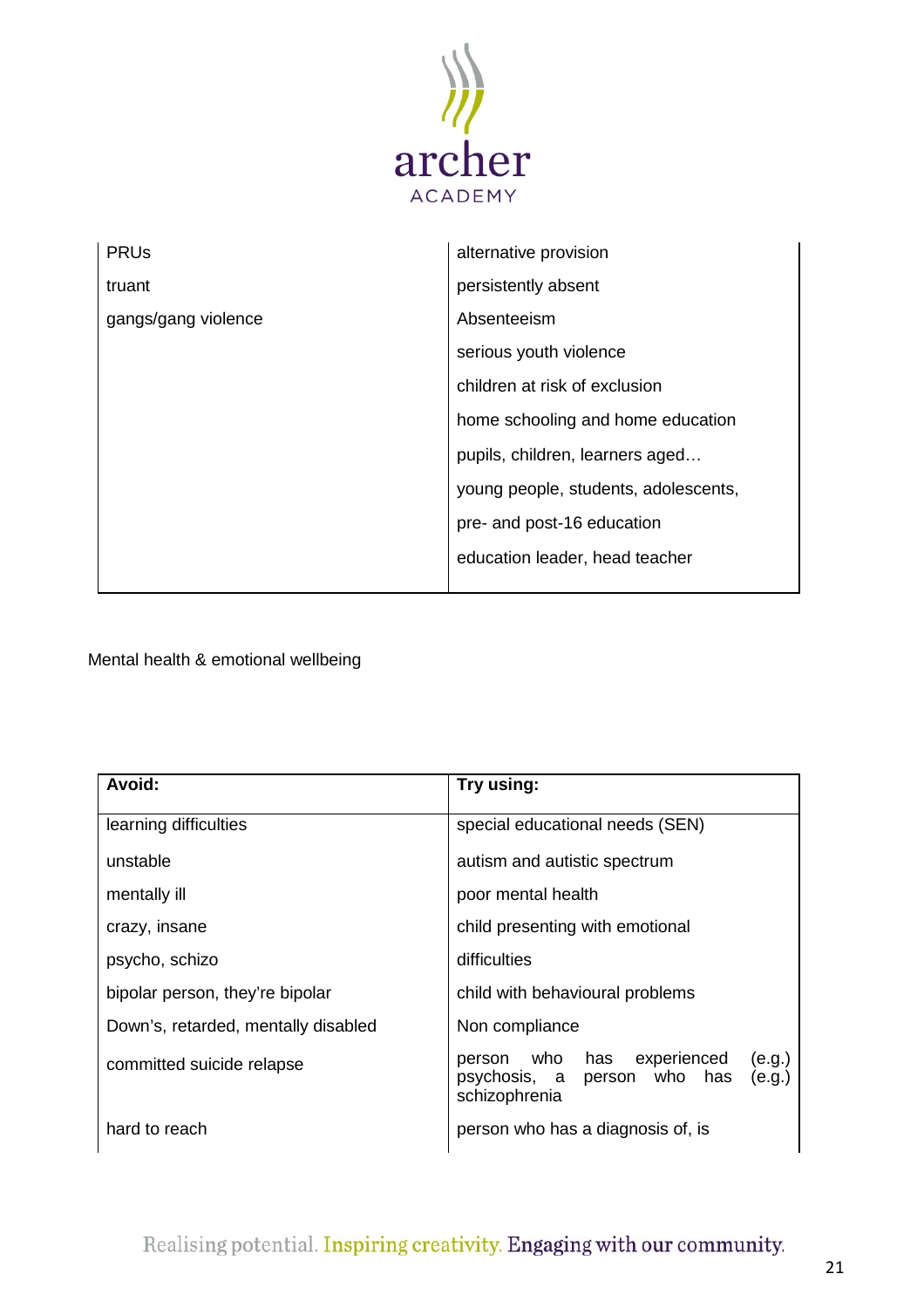

| Bully aggressive refusal to | currently experiencing or is being treated<br>for person with bipolar disorder |
|-----------------------------|--------------------------------------------------------------------------------|
|                             | Struggles to access                                                            |
|                             | person with Down syndrome                                                      |
|                             | service users, clients ('patients' may                                         |
|                             | be appropriate in some contexts)                                               |
|                             | mental health patients                                                         |
|                             | recurrence                                                                     |
|                             | seldom heard                                                                   |
|                             |                                                                                |

#### Gender and sex

The terms 'gender' and 'sex' mean different things, and it's important that you know which is which and are clear about why you are referencing a person's gender or sex.

Sex refers to "the biological aspects of an individual as determined by their anatomy, which is produced by their chromosomes, hormones and their interactions".1 (ONS) There are more than two sexes, and it is always okay to note this.

Gender is "a social construction relating to behaviours and attributes based on labels of masculinity and femininity; gender identity is a personal, internal perception of oneself".2 (ONS) There are more than two genders, and it is always okay to note this. Gender does not 'match' in a straightforward way with sex.

Some things to avoid: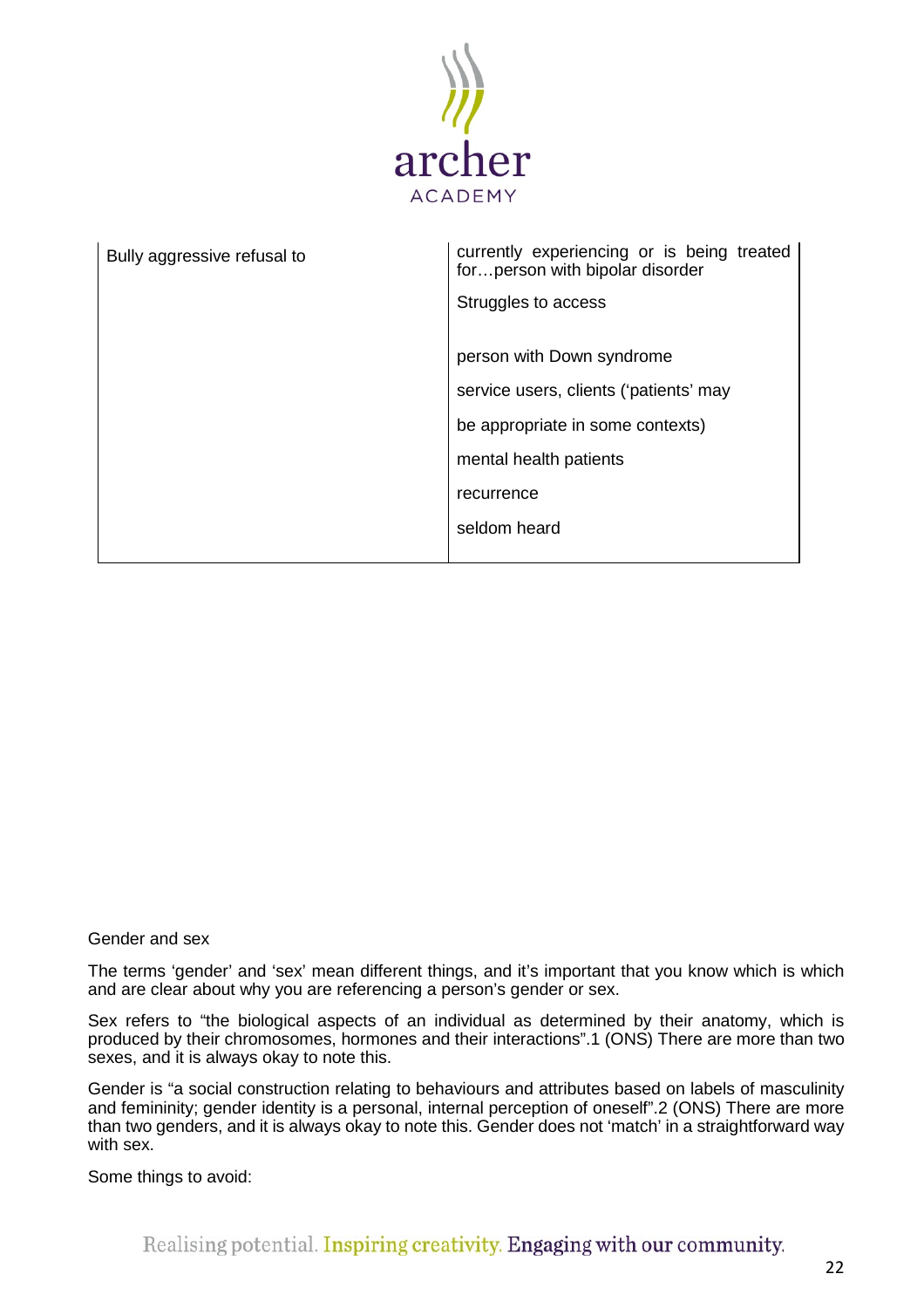

- Unless someone's gender is known and relevant to the context, avoid identifying gender. If you do, don't assume binary gender.
- Use LGBTQ+ to refer to a broad community but aim to be specific as relevant: lesbian, gay man, bisexual woman, etc. Avoid using collective nouns like 'mankind' or 'manpower'.
- Avoid using 'he' as a generic pronoun unless the gender of the subject is known and is relevant to the context – use 'they', 'their', 'them'; it is not ungrammatical.
- Avoid associating men and women with certain professions. Use gender-neutral names for job roles.
- Identify a woman as an individual person, rather than as someone's wife, daughter, mother, grandmother or widow, unless it is pertinent to the context.

1 *What is the difference between sex and gender?* (Office for National Statistics). Available at: [www.ons.gov.uk/economy/environmentalaccounts/articles/whatisthedifferencebetweensexandgend](http://www.ons.gov.uk/economy/environmentalaccounts/articles/whatisthedifferencebetweensexandgender/) [er/](http://www.ons.gov.uk/economy/environmentalaccounts/articles/whatisthedifferencebetweensexandgender/) 2019-02-21.

2 Ibid.

- Do not call women 'girls' and men 'boys'.
- Avoid language that suggests 'innateness' of characteristics.

| Avoid:                         | Try using:                                                                       |
|--------------------------------|----------------------------------------------------------------------------------|
| mankind,                       | humankind, humanity, people, we,                                                 |
| Gender Identity Disorder (GID) | ourselves, society                                                               |
| hermaphrodite homosexual       | a transgender person, trans woman, trans<br>man, transgender, transgender people |
| sexual preference              | agender, genderless                                                              |
| lifestyle choice               | bigender                                                                         |

Realising potential. Inspiring creativity. Engaging with our community.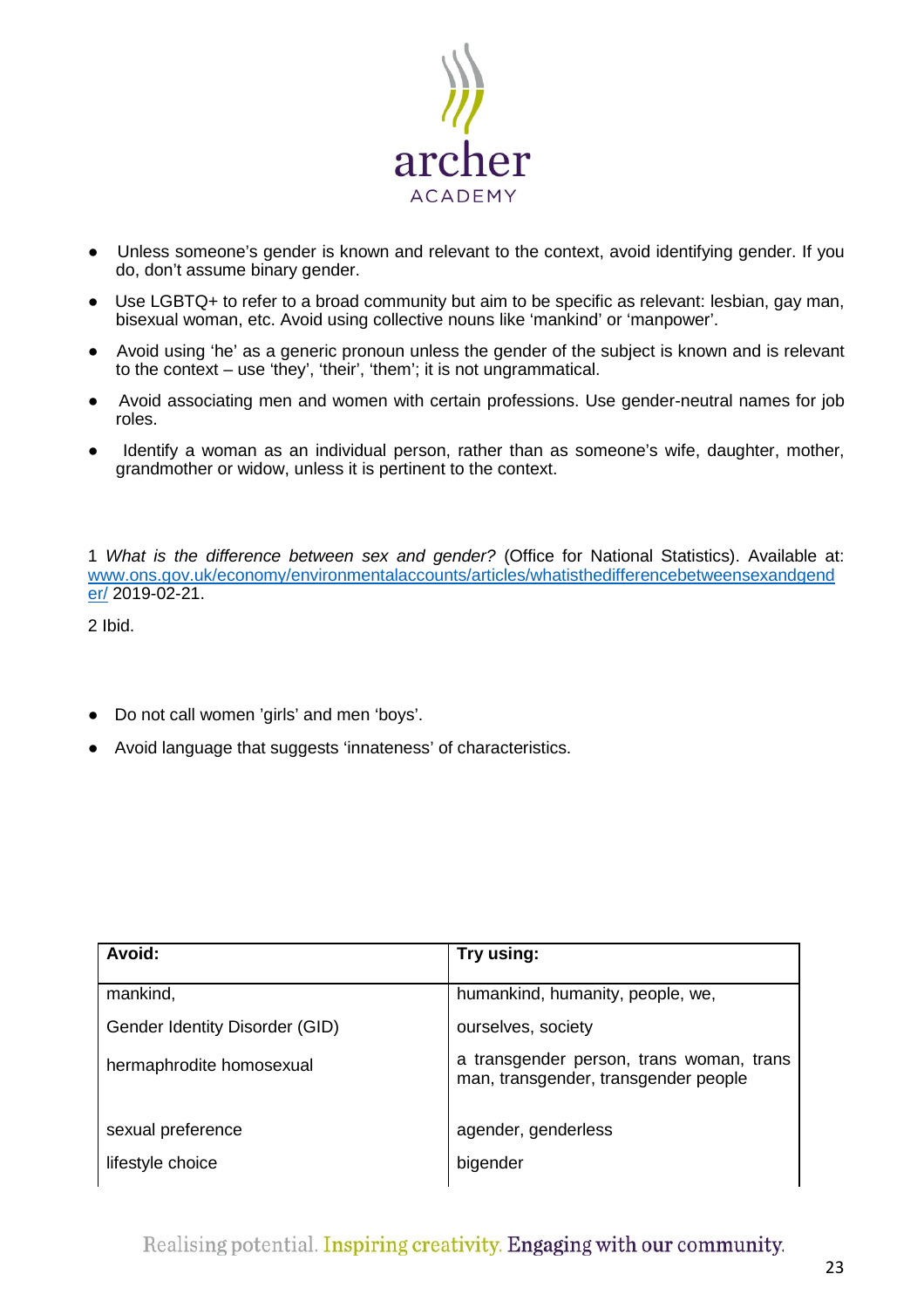

| non-straight                     | gay                              |
|----------------------------------|----------------------------------|
| pre/post-operative               | gender affirmation               |
| sex change                       | sex reassignment surgery, gender |
| transgender (as a noun)          | confirmation surgery             |
| transgendered                    | gender dysphoria                 |
| transexual (unless this is how a | genderfluid                      |
| person self-identifies)          | genderqueer                      |
|                                  | intersex                         |
|                                  | non-binary                       |
|                                  | non-cisgender                    |
|                                  | cisgender                        |
|                                  | non-discrimination law/ordinance |
|                                  | non-gendered                     |
|                                  | sexual orientation               |
|                                  | they, them, their                |
|                                  | transition, transitioning        |
|                                  | lesbian, gay, bisexual, trans,   |
|                                  | non-binary, and queer (LGBTQ+)*  |

\* Remember: avoid using umbrella terms unless referring to a wide community of people and always write out in full the first time you use it.

<span id="page-23-0"></span>Sexual orientation

Gender, sex and sexual orientation are often grouped together, particularly in reference to transgender identities due to the umbrella term 'LGBTQ+'. Your gender identity and sex are independent of who you are attracted to, so sexual orientation is included separately here.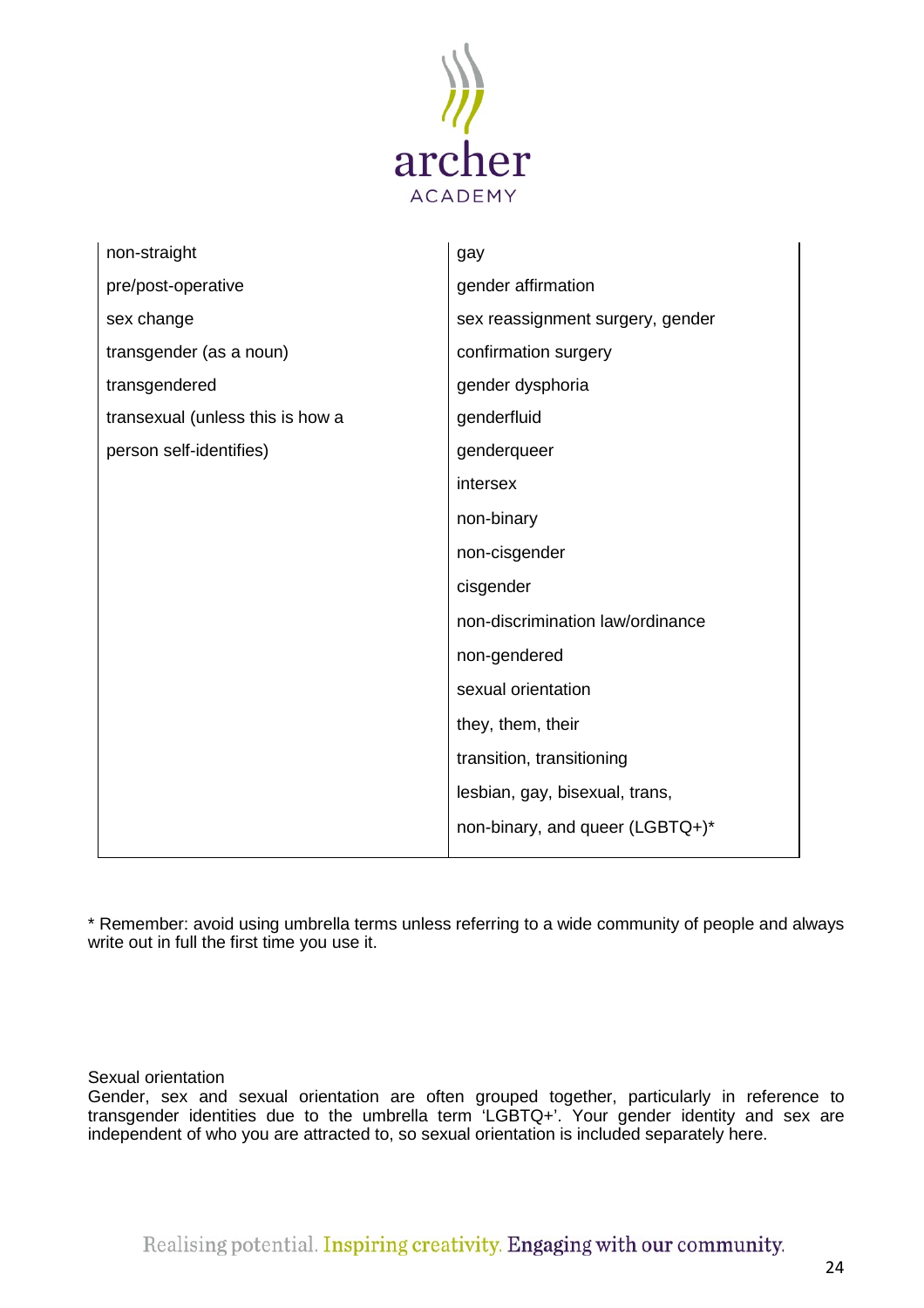

Unless someone's sexuality is known and relevant to the context, avoid identifying sexuality, or assuming heterosexual orientation. Avoid 'her husband' and use 'her partner' or 'their partner' instead.

| <b>Avoid:</b>     | Try using:                      |
|-------------------|---------------------------------|
| homosexual        | gay                             |
| sexual preference | sexual orientation              |
| lifestyle choice  | lesbian, gay, bisexual, trans,  |
| non-straight      | non-binary, and queer (LGBTQ+)* |
|                   |                                 |

\* Remember: avoid using umbrella terms unless referring to a wide community of people and write out in full the first time you use it.

# <span id="page-24-0"></span>Race and ethnicity

Many people confuse race and ethnicity. It's important to understand what race, racial identity, ethnicity and ethnic identity are, as well as racism, ethnic oppression and anti-racism.

Both 'race' and 'ethnicity' are social constructs. A person's race is usually determined by a perception of shared physical characteristics, especially but not limited to skin colour. A person's ethnicity relates to cultural identity and is based on things like customs, language, beliefs and ancestral historical base. **Often** 

self-defined, ethnicity may or may not be linked to a person's citizenship of a particular country and may change over time.

Someone may say their race is Black and their ethnicity is Italian, for example. Or a person's race may be White and their ethnicity (White) Gypsy or Irish Traveller.

In England and Wales, there ONS recommend are 18 ethnic groups recommended for use when asking for someone's ethnicity. If it is necessary or relevant to refer to a person's race or ethnicity, use specific ethnic groups and capitalise them.

Avoid using homogenising umbrella terms – and particularly acronyms – such as BAME or BME (Black and minority ethnic) unless you are referring to statistics where these terms were used at the point of data collection (e.g., census data).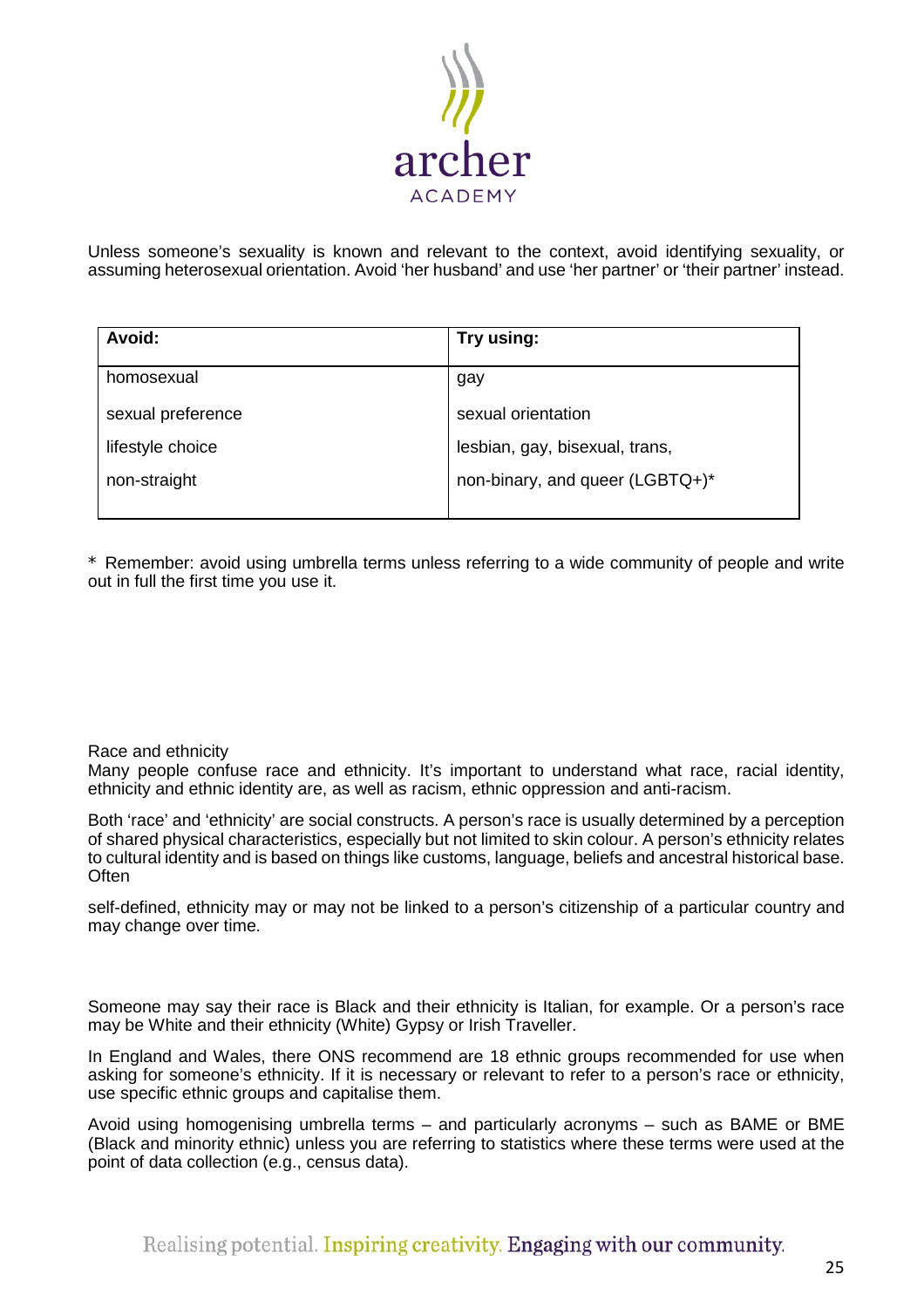

If you are referring to ethnic minorities in the UK, you should use 'minority ethnic group', which includes White minority ethnic groups. If you are referring to race, it may be preferable to use 'people of colour'; while it is homogenising (and more commonly used in the US), it doesn't subordinate people to 'Whiteness' in the way that 'non-White' and 'minority' do.

For example, a positive action statement when recruiting would read:

We particularly welcome applications from Black and minority ethnic candidates as they underrepresented within the Education sector at this level.

Check these useful resources for more guidance:

- Institute of Race Relations:<https://irr.org.uk/research/statistics/definitions/>
- **Black British Academics:**

<https://blackbritishacademics.co.uk/about/racial-categorisation-and-terminol> ogy/

● Royal Historical Society (UK): [https://dera.ioe.ac.uk/34577/1/RHS\\_race\\_report\\_EMBARGO\\_0001\\_18Oct.pd](https://dera.ioe.ac.uk/34577/1/RHS_race_report_EMBARGO_0001_18Oct.pd) f

| <b>Avoid</b>            | Try using                                                                                               |
|-------------------------|---------------------------------------------------------------------------------------------------------|
| BME, BAME               | <b>Black</b>                                                                                            |
| Caucasian               | White                                                                                                   |
| diverse                 | ethnic minority, linguistic minority,                                                                   |
| minority*               | racial minority                                                                                         |
| multicultural non-White | person, people of colour (with consideration<br>recommended when<br>referring<br>to<br>individuals from |
| races radicalised       | minoritised ethnic groups that do not include<br>White minoritised ethnic groups)                       |
| Oriental                |                                                                                                         |

\* Using 'minority' may imply inferior social position and is often relative to geographic location: 'minorities' are actually 85% of the world population, so are the global majority.

<span id="page-25-0"></span>Immigration and refugees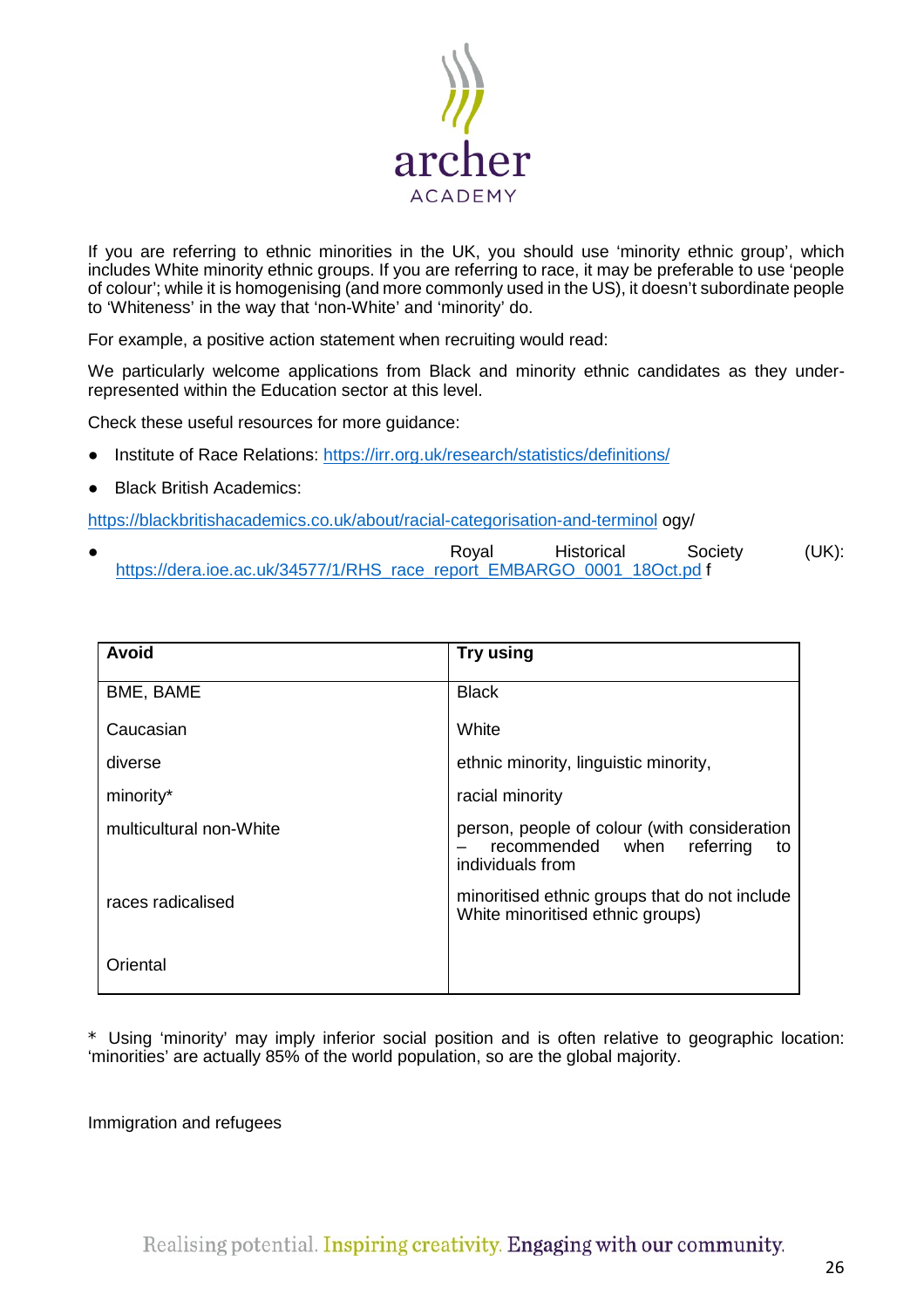

| Avoid:            | Try using:                 |
|-------------------|----------------------------|
| asylum seeker     | children of immigrants     |
| illegal alien     | person seeking asylum      |
| illegal immigrant | person seeking citizenship |
| ex-pat            | refugee                    |
| legal citizen     | displaced person           |
| second-generation | undocumented immigrant     |
|                   | stateless person           |
|                   |                            |

Socio-economic

| <b>Avoid</b>                             | Try using                             |
|------------------------------------------|---------------------------------------|
| at-risk (as a general term, it can refer | low-income (as an adjective)          |
| to many different risk factors)          | Eligible for pupil premium            |
| poor, working poor                       | Accessing free school meals           |
| less fortunate                           | under-resourced                       |
| needy                                    | low opportunity                       |
| disadvantaged                            | person experiencing material poverty  |
| homeless person, the homeless            | person experiencing homelessness or   |
| inner city                               | illness                               |
| disinvested                              | food insecurity, food poverty, hunger |
| hard to reach                            | underserved                           |
| hungry                                   | seldom heard                          |
|                                          |                                       |